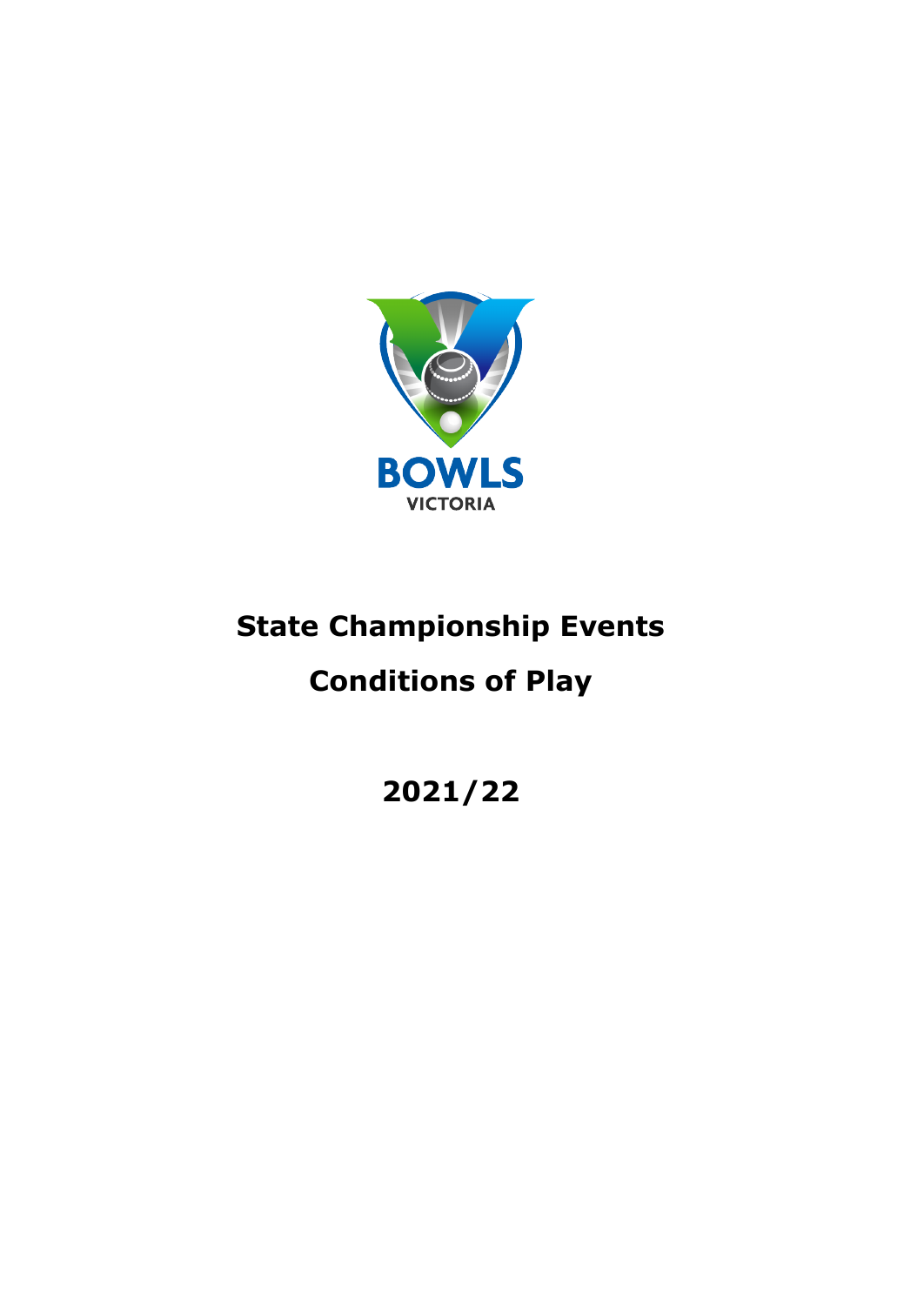

# Table of Contents

| 1.      |                                                                                                  |  |  |
|---------|--------------------------------------------------------------------------------------------------|--|--|
| 2.      |                                                                                                  |  |  |
| 3.      |                                                                                                  |  |  |
| 4.      |                                                                                                  |  |  |
| 5.      |                                                                                                  |  |  |
| 6.      |                                                                                                  |  |  |
| 7.      |                                                                                                  |  |  |
| 8.      |                                                                                                  |  |  |
| 9.      |                                                                                                  |  |  |
|         |                                                                                                  |  |  |
|         |                                                                                                  |  |  |
|         |                                                                                                  |  |  |
|         |                                                                                                  |  |  |
|         |                                                                                                  |  |  |
|         |                                                                                                  |  |  |
|         |                                                                                                  |  |  |
|         |                                                                                                  |  |  |
|         |                                                                                                  |  |  |
|         |                                                                                                  |  |  |
|         |                                                                                                  |  |  |
|         | 21. Damage to Green - Use of a wheelchair, walking frame or other Approved Artificial Device  10 |  |  |
|         |                                                                                                  |  |  |
|         |                                                                                                  |  |  |
|         |                                                                                                  |  |  |
|         |                                                                                                  |  |  |
|         |                                                                                                  |  |  |
|         |                                                                                                  |  |  |
|         |                                                                                                  |  |  |
|         |                                                                                                  |  |  |
|         | MEN'S AND WOMEN'S SINGLES, PAIRS, TRIPLES, MIXED PAIRS AND FOURS CHAMPIONSHIPS13                 |  |  |
| $1_{-}$ |                                                                                                  |  |  |
| 2.      |                                                                                                  |  |  |
|         |                                                                                                  |  |  |
|         |                                                                                                  |  |  |
|         |                                                                                                  |  |  |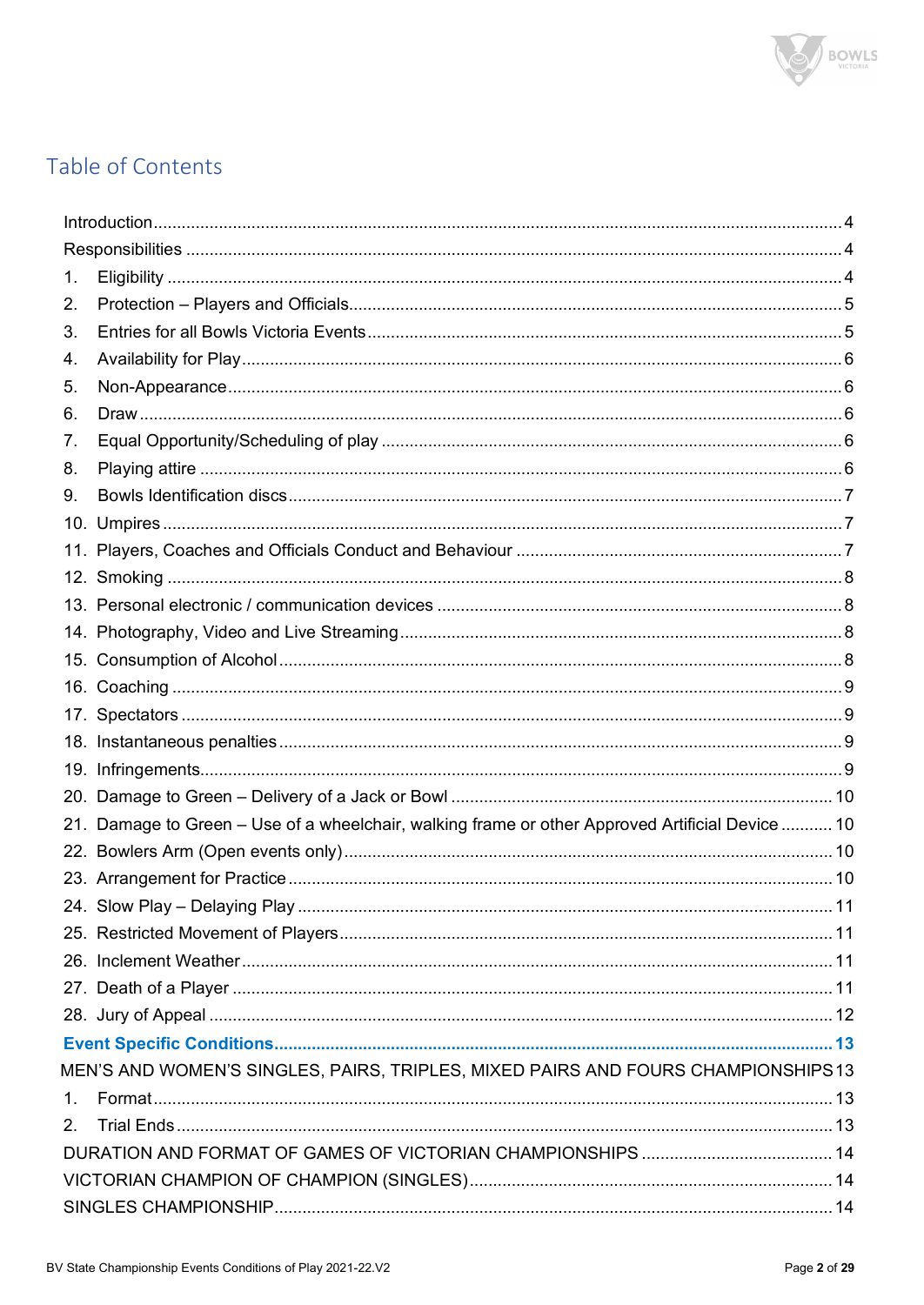# BOWLS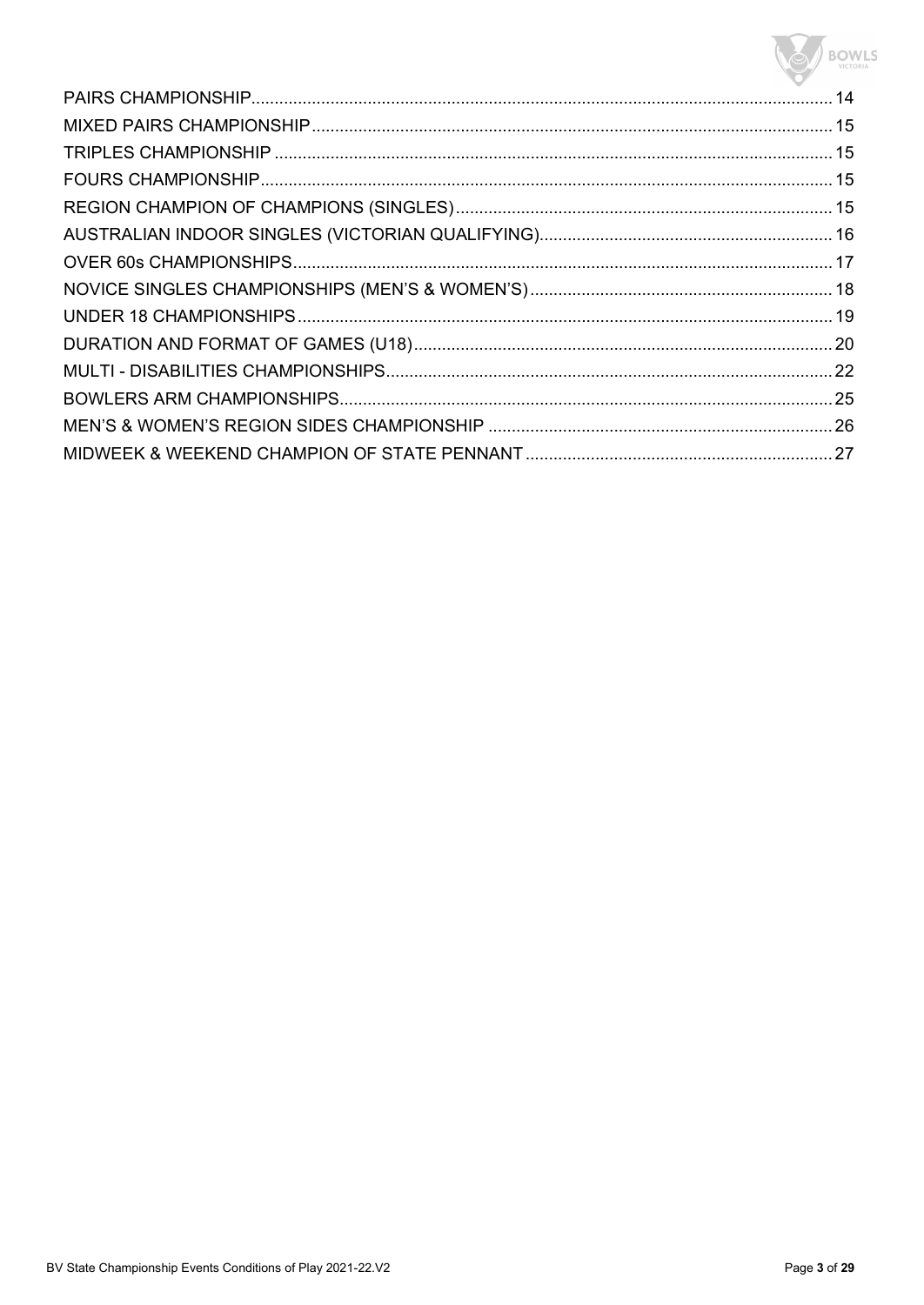



# **CONDITIONS OF PLAY**

# APPLICABLE FOR STATE CHAMPIONSHIP EVENTS

#### **Introduction**

The Board of Bowls Victoria has approved these Conditions of Play, which apply to the conduct of 2021-22 State Championship events.

The BV State Championships are conducted in accordance with the:

- Laws of the Sport of Bowls Crystal Mark  $3<sup>rd</sup>$  Edition, Version 3.1 or 3.2, and Bowls Australia Domestic Regulations (DR) as published April 2019.
- Bowls Australia (BA) Policies (as found on the BA website); and
- Bowls Victoria (BV) Constitution, BV Regulations and BV Policies (as found on the BV website).
- Bowls Victoria reserves the right to vary these Conditions of Play as necessary for the successful conduct of the events.
- No laws governing a sport can cope with every situation, and the laws governing the sport of bowls is no exception. The Laws of the Sport of Bowls have been drawn up in the spirit of true sportsmanship. So, if a situation arises that is not covered by the laws or these Conditions of Play, players and officials must use their common sense and a spirit of fair play to decide the appropriate course of action.

# **Responsibilities**

Subject to the control of the Board, responsibility for the satisfactory conduct of all BV State Championship events rests with Bowls Victoria and can be delegated to regions or clubs for events at these levels in accordance with these Conditions of Play.

# **1. Eligibility**

- 1.1. All players must be affiliated with BV, a registered full financial member of a BV affiliated club with playing rights and recorded on the Club's BowlsLink database. A breach of this requirement will result in forfeiture of the game Under Law 39.1.1 (Team game) or Law 39.21 (Side game).
- 1.2. For the Mixed Pairs, Pairs, Triples, and Fours Championships, players must be identified from clubs within the same region.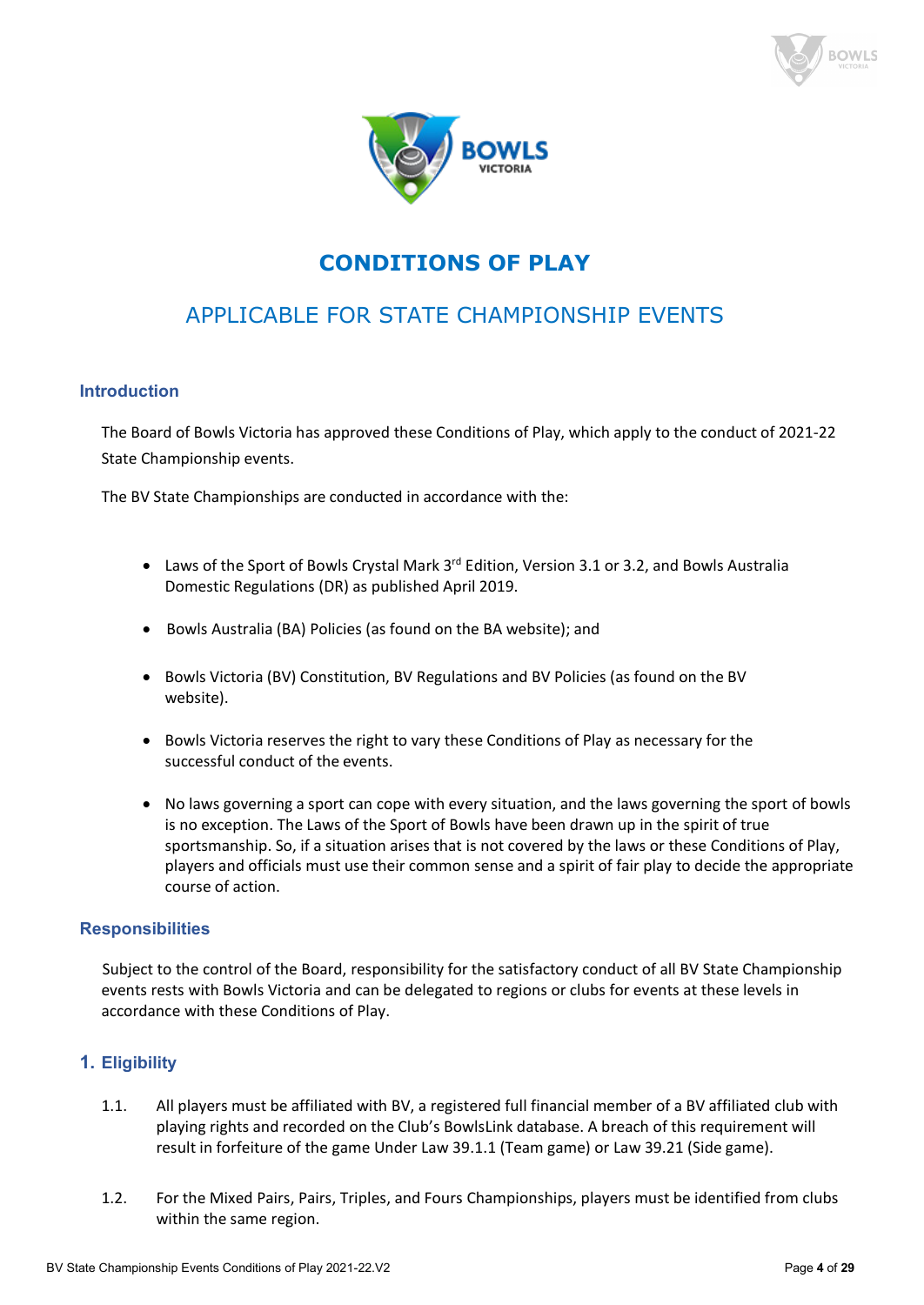

- 1.3. Players must not currently be under disqualification or suspension by their club, region, State/Territory Association or National authority.
- 1.4. A player with Pennant Permit may not play in the Singles, Pairs, Mixed Pairs, Triples or Fours championships of a region, other than that of their nominated club and is not eligible to represent a region other than that of their nominated club.
- 1.5. In addition to the eligibility requirements above, specific eligibility requirements relate to the Under 18 Championships, Novice Singles Championships, Bowlers Arm State Championships, Over 60s Championships and Multi-Disabilities Championships.

The additional eligibility requirements are located in the relevant section of this document.

Note: *Any participants in organised events\* at club level and above must be a registered financial member\*\* of a BV Member club and recorded on the BowlsLink database as having playing rights.*

*\* Organised club events include all regular competitions regardless of the value of the prize or prestige associated with the event. For the avoidance of doubt, this includes social competitions such as Thursday morning triples where the prize might be a frozen chook or a small amount of money but does not include barefoot bowls or Christmas parties which are understood to serve as an important format to attract new members and a vital income stream for clubs.*

\*\* A registered financial member is any club membership that includes playing rights of any kind.

#### **2. Protection – Players and Officials**

- 2.1 Should a player or Official be involved in a World Bowls event, a Bowls Australia sanctioned event, a Bowls Victoria sanctioned event, an interstate game, Bowls Victoria Pennant, Bowls Victoria Region Championships or Club Championships, State or Region trials, a Bowls Victoria Development squad activity, or an under 18 game or trial, they shall not be penalised should they be absent because of their involvement in a higher-level event on the same day.
- 2.2 Except for World Bowls, Bowls Australia or Bowls Victoria Pennant events this protection is limited to one occasion per season. However, every endeavour must be made to accommodate a player or official's involvement in a higher level event.
- 2.3 If the game cannot be rescheduled the player or official will decide which event, to compete in or officiate at.

### **3. Entries for all Bowls Victoria Events**

- 3.1 Entries for all BV State Championship events will be made by the due date to the club/region in which the member(s) is/are identified for competition.
- 3.2 Regions and clubs cannot accept late entries for any BV State Championship event.
- 3.3 Teams will be constituted in accordance with DR 2.3.
- 3.4 If, after the closing date for entries and before the date of the first round, a clearanceto:
	- a club within the same region is issued, the player will remain eligible to play in the Singles event as a player identified with their newclub;
	- a club other than in the same region, then eligibility to play in the singles events will be forfeited.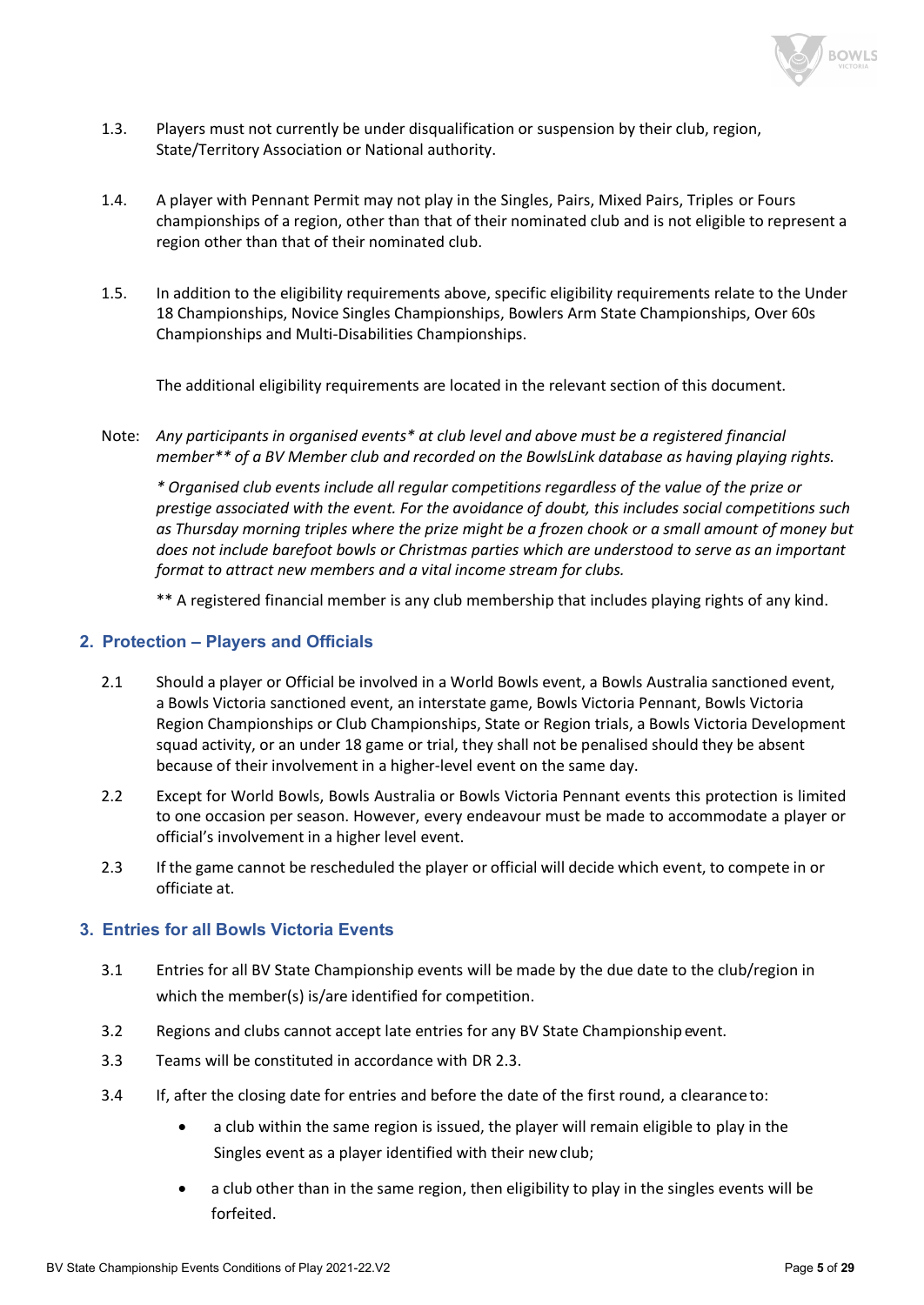

#### 3.5 For team events:

- 3.5.1 If the clearance is to a club within the same region the player concerned remains eligible to continue in the event.
- 3.5.2 If the clearance is to a club other than in the same region, then eligibility to play is forfeited and another eligible player can take the place of the member transferred.
- 3.5.3 The player receiving a clearance is eligible to join a team from their new region if a vacancy occurs.
- 3.6 Approval of the Controlling Body must be obtained if a nominated player is changed before the first round of the competition.

#### **4. Availability for Play**

- 4.1 A player or team not available for play within 30 minutes (or sooner if the Controlling Body decides) of the appointed time for commencing of a game will automatically forfeit the game.
- 4.2 Players must not leave the venue on game day until eliminated from the competition or not required to mark a game. Game times may be moved, and/or extra games scheduled by the Controlling Body as required for the effective running of the event.
- 4.3 Games may be played under artificial lighting or at an alternative location.

#### **5. Non-Appearance**

- 5.1 A region has the power to apply a penalty to a player who has nominated for a state event but fails to appear at the appointed time without advising the Controlling Body at least 24 hours prior to the start of the event.
- 5.2 The onus is on the player to provide satisfactory reason for their non-appearance. Such penalty shall be \$50 for each occasion, payable within 21 days from the date of the event. Failure to make payment within this time will result in the person being ineligible to participate in further state events for a period of 12 months from the date of the offence.

#### **6. Draw**

The draw for all BV State Championship events will be an open draw. Seeding of entries is not permitted.

#### **7. Equal Opportunity/Scheduling of play**

All single gender BV State Championship events must be conducted concurrently where possible. If this is not possible due to facility limitations, events must be conducted in a manner that affords both genders equal opportunity. If one gender is given the opportunity to play on a weekend, the same opportunity must be afforded to the opposite gender if circumstances require. Flexibility and understanding are required by all members. (Refer BV Regulations 8.1 (c).

#### **8. Playing attire**

- 8.1 It is the responsibility of the President of the player's club to ensure a player is attired in accordance with the BV Rules for Attire when playing in a BV State Championship event.
- 8.2 All attire must comply with Bowls Australia National Merchandise Program (NMP) Logo Policy as it relates to upper and lower body attire [\(https://www.bowls.com.au/get](https://www.bowls.com.au/get-involved/attire-equipment)[involved/attire-equipment\)](https://www.bowls.com.au/get-involved/attire-equipment).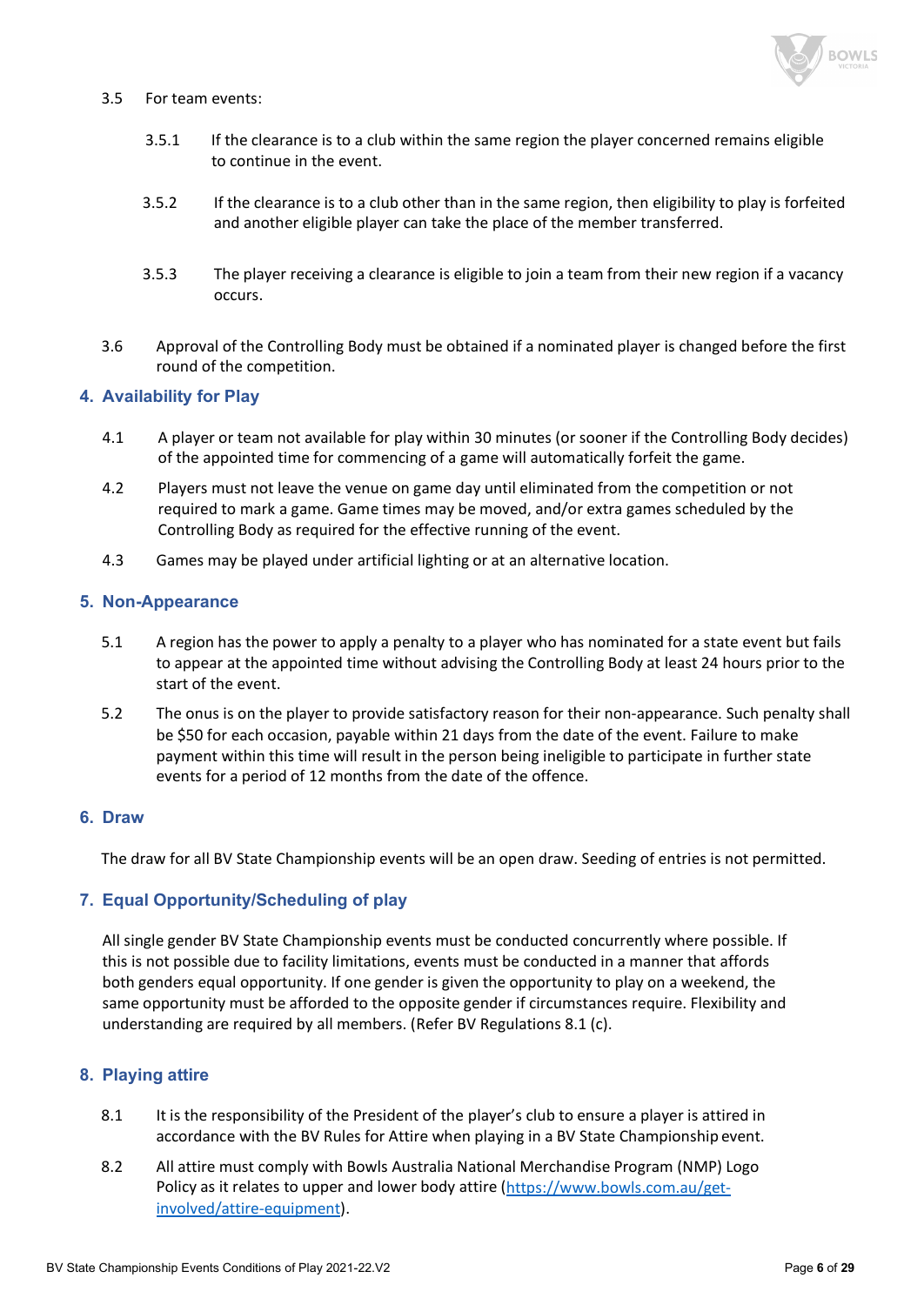

- 8.3 All lower body attire must include the NMP logo immediately above the back-right pocket or front right below pocket.
- 8.4 For information about approved footwear, refer to the following Bowls Australia information and the Laws of the Sport of Bowls A.2 (Footwear). <https://www.bowls.com.au/get-involved/attire-equipment/footwear/>
- 8.5 There is no requirement for teams to be similarly attired and participants can wear a combination of club and region registered attire, unless specified in the event Conditions of Play.
- 8.6 The NMP Logo must appear on the front or side of all headwear, except on hats with a club hat band, where a logo is not required.
- 8.7 An affiliated member approved as a substitute must comply with the BA National Merchandise Program (NMP) Logo Policy and is permitted to wear their respective club uniform and cap.
- 8.8 Complaints must be lodged via the following form:<https://bit.ly/BV-ComplaintForm>
- 8.9 Failure to comply will result in a warning on the first occasion. A subsequent breach(s) may result in a fine of \$100 and/or in action being taken under Clause 19 Infringements.

#### **9. Bowls Identification discs**

- 9.1 Players are not required to use bowls discs (adhesive labels). If they are used, all players in the Team or side must use a disc of the same colour/design.
- 9.2 Where opponents have the same-coloured discs, the players in Singles, Skips in a team game or a Side Manager will toss a coin to determine which player/team shall remove their discs or use another colour disc if available.
- 9.3 Bowls discs may not cover the World Bowls stamp/date or the serial number of the bowl.
- 9.4 Only a single layer of disc is permitted on a bowl. All bowls must have discs on both sides of the bowl.
- 9.5 The dot from the set of discs may be placed over the insignia on the bias side of the bowl in lieu of the small ring provided it is from the same set of discs.

#### **10. Umpires**

- 10.1 The Controlling Body must appoint an accredited Umpire to officiate.
- 10.2 If an accredited Umpire is not available an accredited Measurer may be appointed as Umpire.
- 10.3 If no accredited Umpire or Measurer is available, a competent person should be appointed as Umpire for that day.
- 10.4 The Umpire must not be a participant in the event.
- 10.5 An Umpires' decision is final in all circumstances except those relating to the meaning and interpretation of a Law in which case there will be a right of appeal to the Controlling Body.

#### **11. Players, Coaches and Officials Conduct and Behaviour**

- 11.1 All players, coaches and officials are required to conduct themselves in a polite and sportsman like manner when participating or officiating in a BV State Championship Events and not in any of the following behaviours:
	- act in an abusive, threatening, or intimidating manner;
	- use obscene, offensive, abusive, threatening, or intimidating language;
	- act in an unsportsmanlike manner;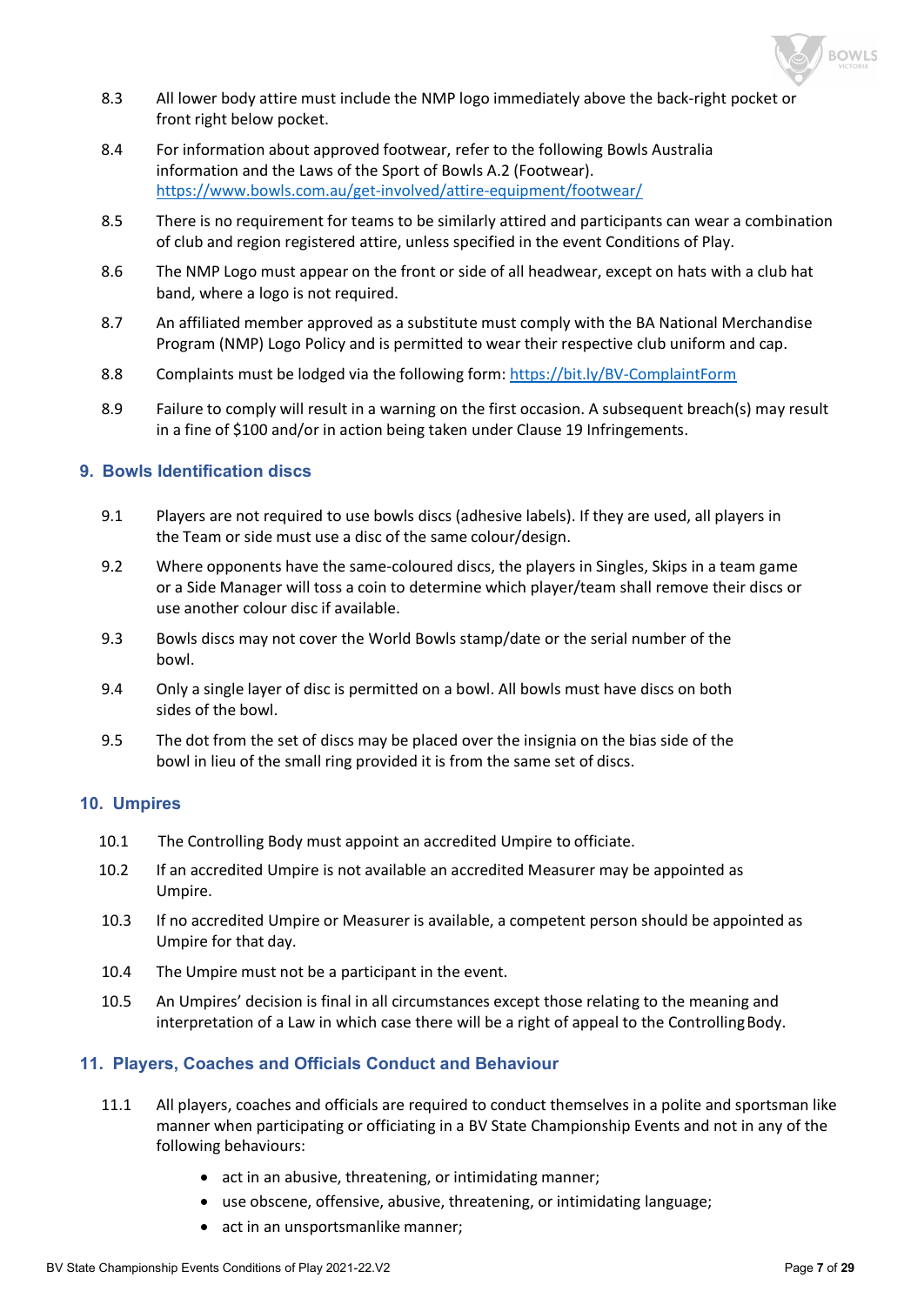

- threaten any person with physical violence or assault;
- assault any person;
- act in a manner likely to bring the sport of bowls into disrepute; or
- act in a manner likely to bring BV into disrepute.
- 11.2 A failure to comply can result in the Umpire applying an Instantaneous Penalty (Clause 18) and/or referring the matter to the BV Disciplinary Committee (Clause 19).

#### **12. Smoking**

- 12.1 BV recognises that smoking is hazardous to health and is committed to providing a healthy working and sporting environment that protects against the exposure to tobacco smoke.
- 12.2 In accordance with this commitment, clubs hosting BV State Championship events are required to prescribe and enforce smoke free designated areas.
- 12.3 Smoking on the green (defined as having a lit cigarette, pipe, cigar, electronic nicotine delivery system (ENDS/vaping) including e-cigs, e-cigarettes and any other form of smoking device) by a player on the green is not permitted.
- 12.4 A failure to comply can result in the Umpire applying an Instantaneous Penalty (Clause 18) and/or referring the matter to the BV Disciplinary Committee (Clause 19).
- 12.5 All BV Under 18 events must comply with the BV Smoke Free Policy.

#### **13. Personal electronic / communication devices**

- 13.1 The use of personal electronic/communication devices on the green by a player is not permitted.
- 13.2 Should a player have a legitimate reason (personal emergency or medical or emergency services personnel) to answer a mobile phone or similar they must have permission from the Controlling Body and notify the Umpire of the day prior to playing. If approved, the device can be carried on the player but must be on silent / vibrating (only) and responded to on the bank away from play.
- 13.3 A failure to comply can result in the Umpire applying an Instantaneous Penalty (Clause 18) and/or referring the matter to the BV Disciplinary Committee (Clause 19).
- 13.4 Exemptions are provided for scoreboard control devices.

#### **14. Photography, Video and Live Streaming**

- 14.1 Bowls Victoria reserves the right to use any photographs, video or live streaming footage taken during Championship events for further promotional purposes.
- 14.2 Bowls Victoria encourages third-party live streaming for all matches.
- 14.3 Third party live streaming requires prior approval from Bowls Victoria. Approval can be sought by e-mailing [media@bowlsvic.org.au](mailto:media@bowlsvic.org.au) ,.
- 14.4 Live streaming of all BV State Championship finals is restricted to Bowls Victoria transmission only.

#### **15. Consumption of Alcohol**

- 15.1 The consumption of alcohol by a player whilst a game is in progress is not permitted.
- 15.2 A failure to comply can result in the Umpire applying an Instantaneous Penalty (Clause 18) and/or referring the matter to the BV Disciplinary Committee (Clause 19).
- 15.3 All BV Under 18 events are to be alcohol free.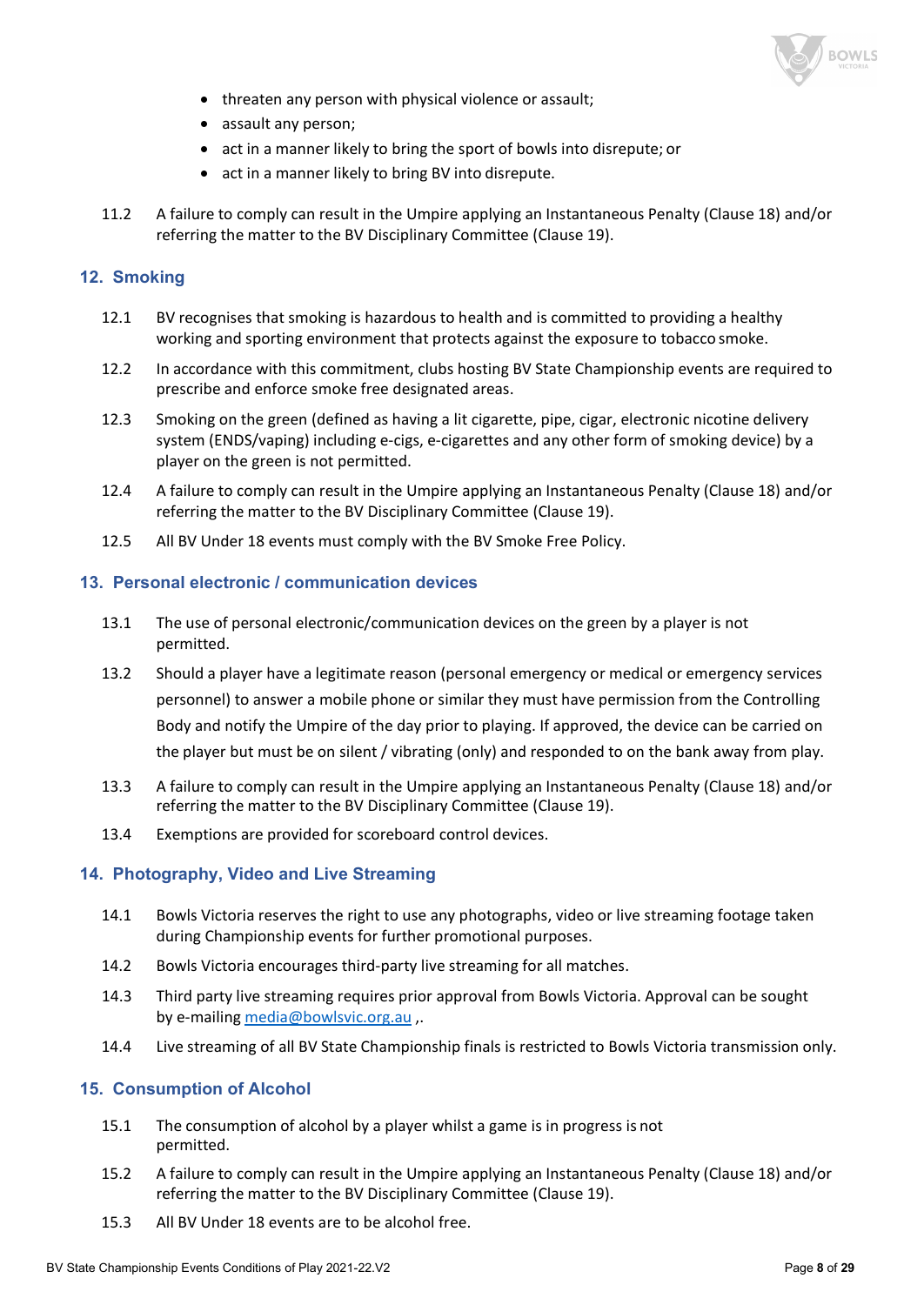

# **16. Coaching**

- 16.1 Either the Coach of a player, team or side or, in their absence the coach's delegated deputy, can give advice to a player during the course of play as long as:
	- 16.1.1 The Umpire is given the names of the coach or the coach's delegated deputy as appropriate before the game starts;
	- 16.1.2 only one person is present at the rink to give advice at any one time;
	- 16.1.3 the person giving the advice does so when their player, team or side is in possession of the rink; and
	- 16.1.4 the person giving the advice does so from outside the boundaries of the green.
- 16.2 If, in the Umpire's opinion, this clause has been contravened, the Umpire must ask the Coach or delegated deputy concerned to stay within the provisions of this clause.
- 16.3 If the Coach or delegated deputy refuses to comply with the provisions of this Clause, the Umpire must ask the Controlling Body to take immediate action to make sure that the offender ceases such contravention

#### **17. Spectators**

- 17.1 Spectators and anyone not directly taking part in the game should not disturb or advise the players. Law 45 of the Laws of the Sport of Bowls applies to spectators.
- 17.2 If a spectator or spectators refuse to comply with the provisions of this Clause, the Umpire must ask the Controlling Body to take immediate action to make sure that the spectator or spectators cease such contravention

#### **18. Instantaneous penalties**

- 18.1 If an Umpire, by observation or on appeal by the Controlling Body, a Side Manager, a Skip or an opponent in Singles decides that a player, Coach, or Official is non-compliant then the end shall be immediately regarded as completed and the opponent of the offender shall be awarded as many shots as there are bowls in use by the opponent(s).
- 18.2 If the Umpire forms an opinion on a second occasion that the same player, Coach, or Official is noncompliant, the player, Coach, or Official will be excluded from taking any further part in the game.
- 18.3 In Team games and in accordance with Clause 2.4 of the Bowls Australia Instantaneous Penalties Policy, an Instantaneous Penalty applying to one player in a team shall be considered as an Instantaneous Penalty to all players in that team.
- 18.4 Should an Instantaneous Penalty be applied, no replacement or substitute player will be allowed, and the defaulting player/team will forfeit the game to their opponent.
- 18.5 Any of the above Umpire-imposed penalties are final and cannot be appealed.
- 18.6 The Impire shall also complete a [BA Instantaneous Penalty Report](https://www.bowls.com.au/wp-content/uploads/2019/08/INSTANTANEOUS-PENALTY-REPORT-2019l-JR.pdf) and forward it to BV within seven (7) days of the incident.

#### **19. Infringements**

19.1 The infringement of any of the Laws, BA Domestic Regulations, BA Policies, BV Policies or these Conditions of Play can involve a monetary fine (not exceeding \$1,000) and/or disqualification, and/or game points penalty and/or a replay or such other penalty as the Controlling Body or the BV Disciplinary Committee may determine, in respect of any player or team.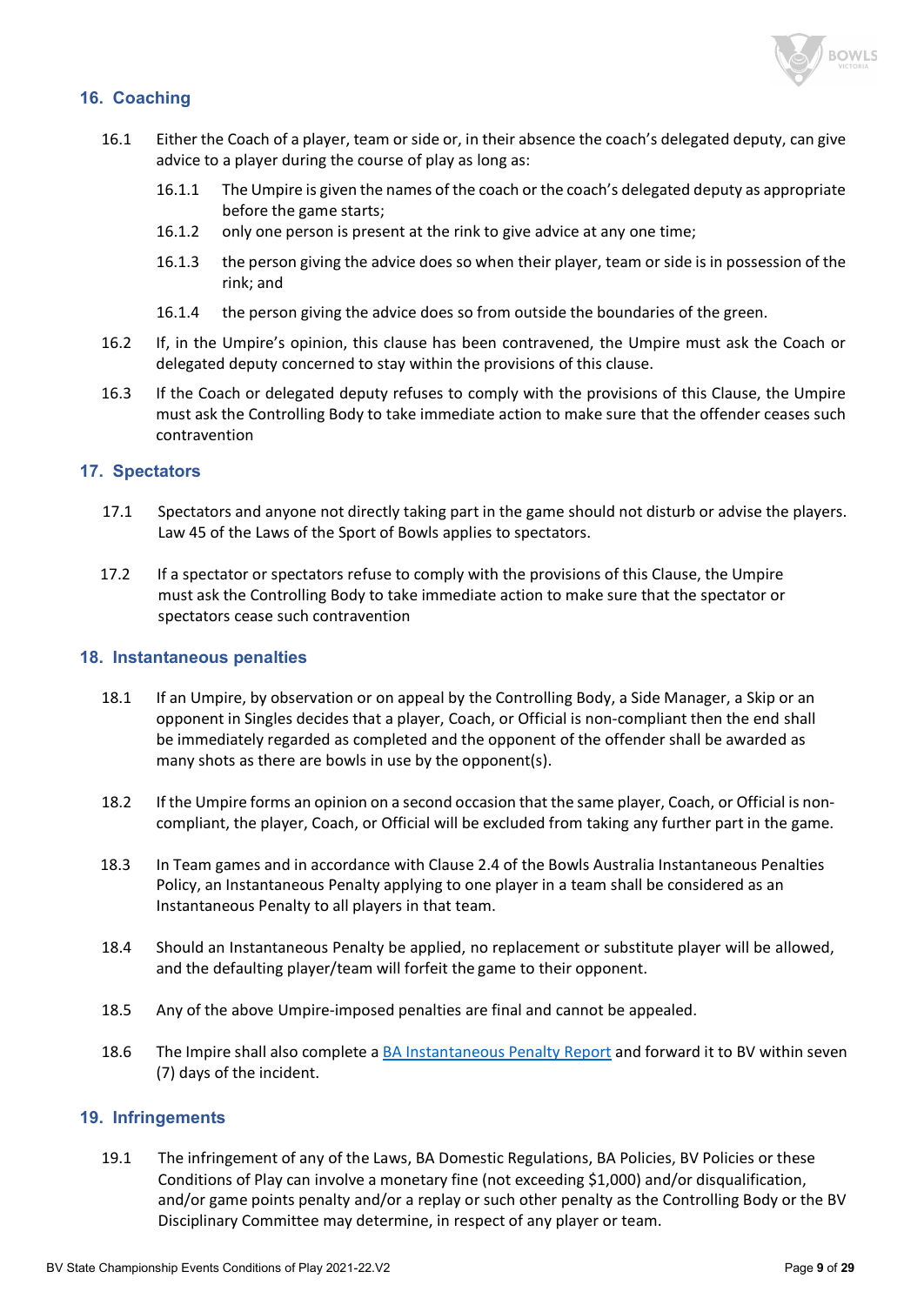

# **20. Damage to Green – Delivery of a Jack or Bowl**

- 20.1 If the Umpire, by observation or on appeal by a Greens Director or their Deputy, decides a player is causing damage to the green when delivering the jack or a bowl, a warning will be issued to the player and in a team game and to the Skip and/or the Side Manager, in a side game.
- 20.2 If the Umpire forms the opinion that the player has repeated the same offence a second time, the Umpire will direct that the player must use a "dump mat" if available, or retire from the game (Law 6.1.5.6).
- 20.3 If the offending player refuses to use a "dump mat", they will be a defaulting player and be removed from the game (Definition C2 of Laws of the Sport of Bowls).
- 20.4 If a "dump mat" is not available and the offending player agrees to leave the game as directed by the Umpire, a substitute is then permitted in accordance with DR 2.4.
- 20.5 If a "dump mat" is not available and the offending player refuses to leave the game, the game will be forfeited to the opposing team in a team game; and in a side game, DR 2.6.1 shall apply.
- 20.6 A "dump mat" may only be used for an individual player(s) to address an identified issue as defined above.

#### **21. Damage to Green – Use of a wheelchair, walking frame or other Approved Artificial Device**

- 21.1 If an Umpire by observation or on appeal by the Greens Director or their Deputy decides a player using a wheelchair, walking frame or other approved artificial device is causing damage to the green, a warning will be issued to the player and their skip and/or side manager advised.
- 21.2 If the Umpire forms the opinion on a second occasion that the player has caused further damage to the green, the Umpire will direct that the player retires from the game.
- 21.3 If a player retires from the game a substitute player is permitted.
- 21.4 If a player refuses to leave the green, they will be deemed to be a defaulting player (Definition C2 of Laws of the Sport of Bowls) and in a Team game the game shall be forfeited to the opponent, and in a Side game, DR 2.6.1 shall apply

#### **22. Bowlers Arm (Open events only)**

(Except for Bowlers Arm Championship where specific provisions apply)

- 22.1 When a player commences using a bowler's arm in a game, then the arm must be used for the remainder of the game. This does not apply to the rolling of the jack, which can be rolled either by hand or by a bowler's arm.
- 22.2 If an Umpire, by observation or on an appeal by the Controlling Body, or a skip decides that a player is non-compliant they will warn the player and advise the skip.
- 22.3 If the Umpire forms the opinion on a second occasion that the same player is non-compliant, the player will be excluded from taking any further part in the game and a substitute will not be permitted.
- 22.4 Failure to comply may also result in action taken under Clause 15 Infringements.

#### **23. Arrangement for Practice**

- 23.1 Players will be able to practice on the day before the event pending availability of greens. This is to be arranged with the host venue.
- 23.2 Any additional practices on the day of play will be in accordance with Law 4.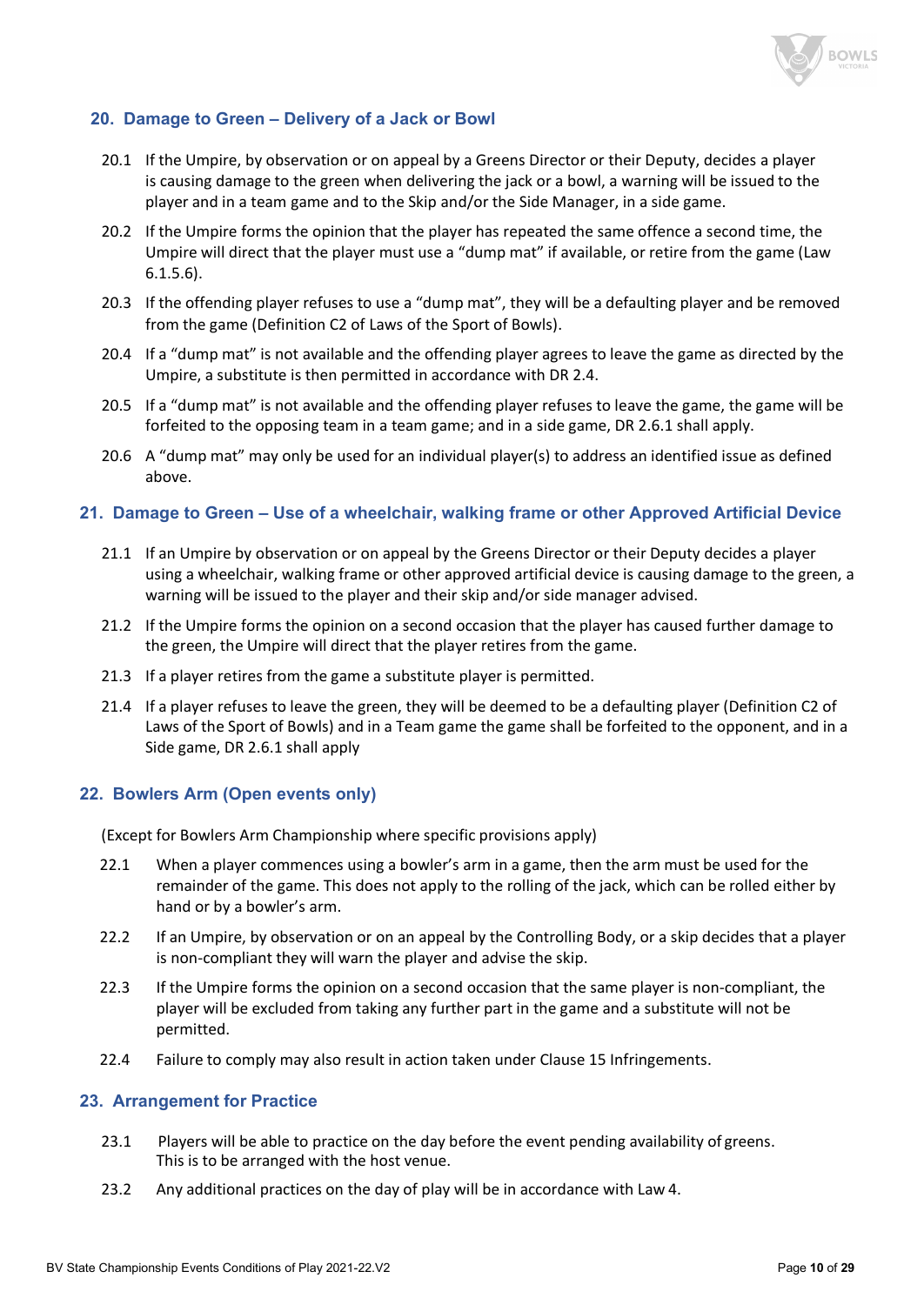

# **24. Slow Play – Delaying Play**

- 24.1 If an Umpire by observation or on appeal by an opponent, the skip or the side manager in a side game or the Controlling Body decides a player is deliberately delaying the delivery of their bowl or a skip is acting or issuing instructions designed to delay play, a warning will be issued to the player and the skip in a team game and the player and the Skip of the Team in a Side game.
- 24.2 If an Umpire forms the opinion that the player or skip has repeated the same offence a second time, or the warning relates to the last bowl to be delivered by a player, the end will be regarded as completed, and their opponent will be awarded as many shots as there are bowls in use by their opponent.

#### **25. Restricted Movement of Players**

25.1 Restricted movement of players during play is in accordance with Appendix A.4 of the Laws of the Sport of Bowls).

| Singles:     | the opponents: after delivery of their third and fourth bowls.                                                                                            |
|--------------|-----------------------------------------------------------------------------------------------------------------------------------------------------------|
| Pairs:       | the leads: after delivery of their third and fourth bowls and                                                                                             |
|              | the skips: after delivery of their second, third and fourth bowls.                                                                                        |
| Triples:     | the leads: after delivery of their second bowl.<br>the seconds: after delivery of their second bowl.<br>the skips: after delivery of each of their bowls. |
| Fours:       | the leads: after the second player in their team has delivered their second<br>bowl;                                                                      |
|              | the seconds: after delivery of their second bowl;                                                                                                         |
|              | the thirds: after delivery of their second bowl;                                                                                                          |
|              | the skips: after delivery of each of their bowls                                                                                                          |
| Mixed Pairs: | the leads: after delivery of their third and fourth bowl and<br>the skips: after delivery of their second, third and fourth bowls.                        |

- 25.2 In exceptional and limited circumstances, a Singles player can ask the Marker for permission to walk up to the head, or a Skip can ask that a player walk up to the head earlier than described above.
- 1.3 If a player does not meet the terms of this Clause, then Law 13, Possession of the Rink, will apply.

#### **26. Inclement Weather**

26.1 The BV State Championship events are governed by the Bowls Victoria Weather Policy and the Inclement Weather provisions of the Conditions of Play for the region in which the event is conducted.

#### **27. Death of a Player**

- 27.1 If a game has commenced and a participating player passes away, all games in progress at the venue will be abandoned.
- 27.2 Games abandoned for this reason will be resumed under such conditions as the BV/Region Championships Committee decides with the scores carried forward as they were when play was abandoned.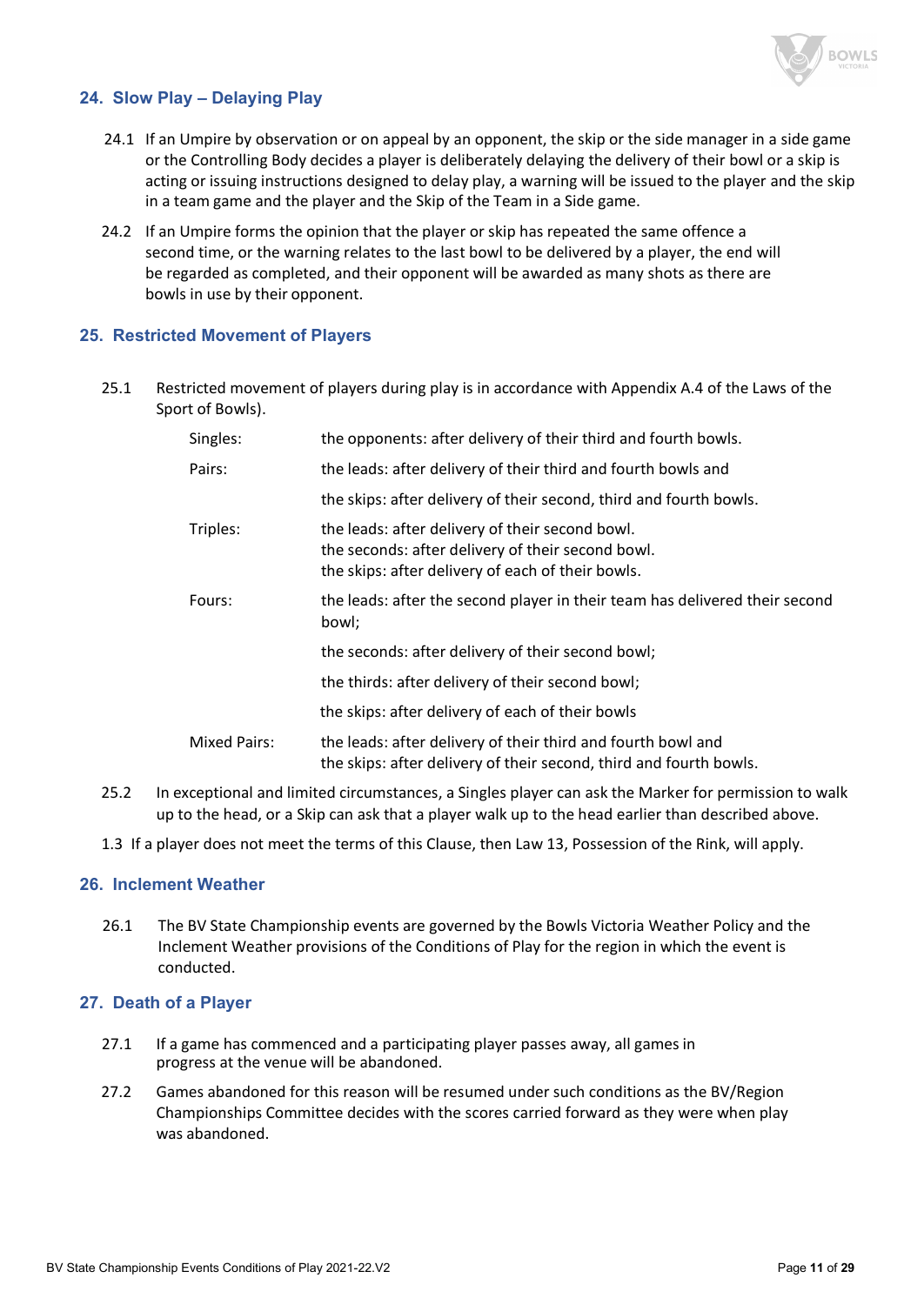

# **28. Jury of Appeal**

In the event of an appeal a Jury of Appeal consisting of any three of the following will be formed:

- Tournament Director and/or nominee
- BV Officiating & Laws Chairs and/or nominee
- BV Event and Competitions Manager
- BV President and/or nominee
- BV Chief Executive Officer and/or nominee
- BV Participation Coordinator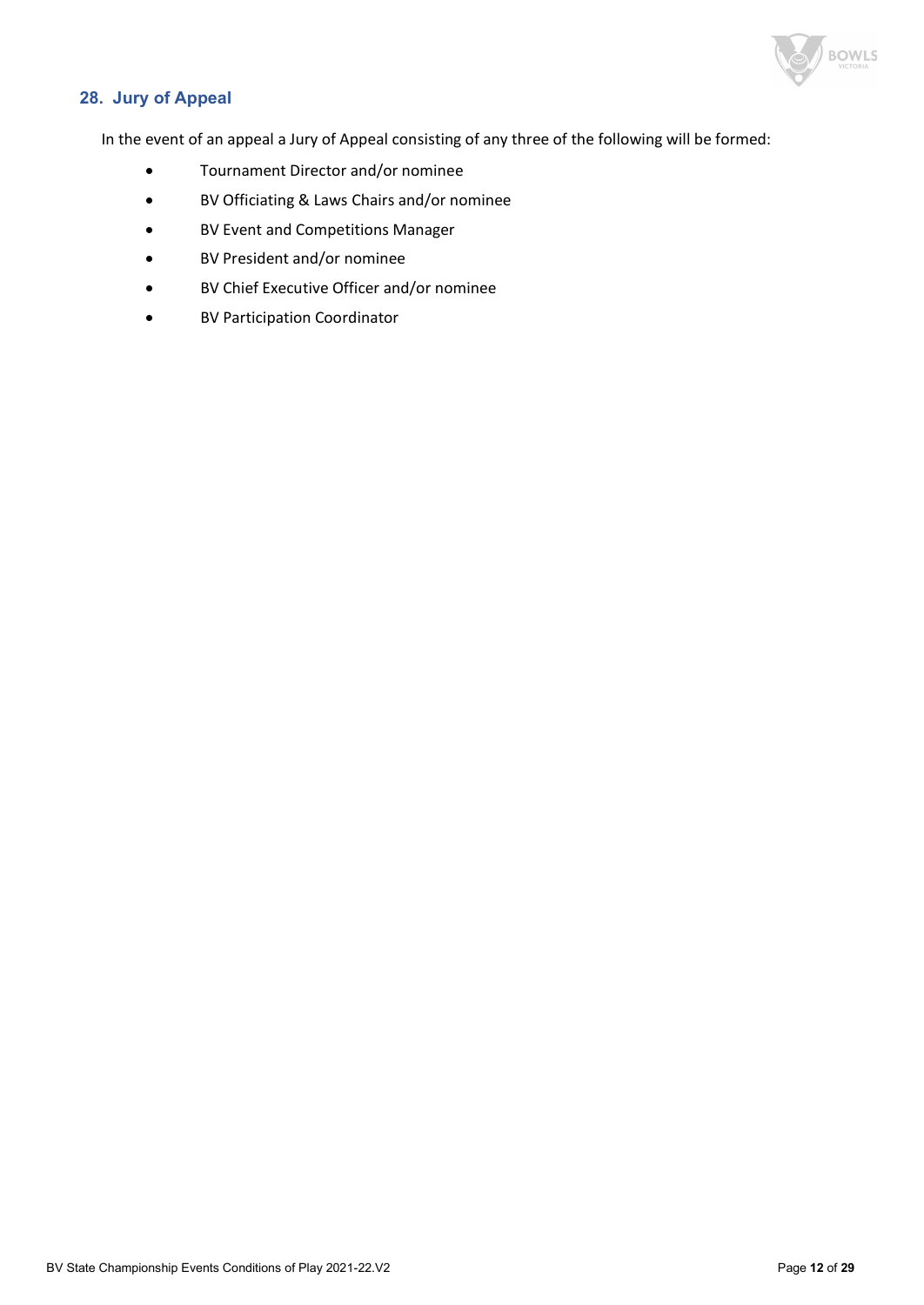# **Event Specific Conditions**



# MEN'S AND WOMEN'S SINGLES, PAIRS, TRIPLES, MIXED PAIRS AND FOURS CHAMPIONSHIP OF VICTORIA

# **1. Format**

- 1.1 Where regions have playing areas, play may be within the playing areas to determine a playing area winner. Playing area winners will then play to determine a region winner.
- 1.2 For regions without playing areas, play will be within the region to determine a regionwinner.
- 1.3 Region winners will play knockout rounds under an open draw to produce the State Champion for each event.
- 1.4 In team games, substitute and replacement players are permitted in accordance with Law 33 and DR 2.4 and DR 2.5.
- 1.5 For the purposes of replacement players, the first game at a region playing area or at region level is the beginning of that competition.

# **2. Trial Ends**

One trial end in each direction must be played prior to the commencement of each game in accordance with Law 5.1. Trial ends must be completed prior to the scheduled start time for the game.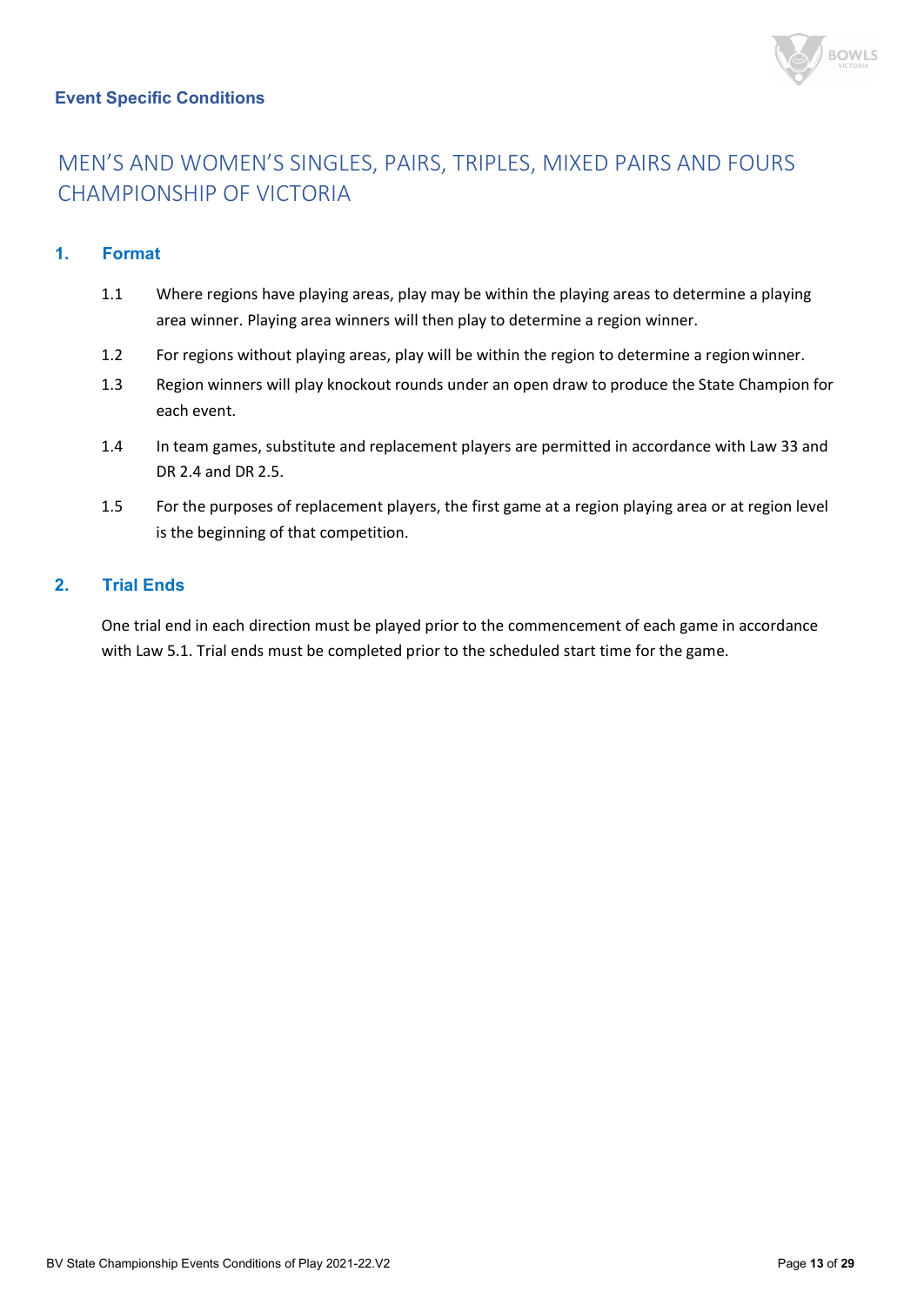

# **DURATION AND FORMAT OF GAMES OF VICTORIAN CHAMPIONSHIPS**

# **3. VICTORIAN CHAMPION OF CHAMPION (SINGLES)**

- 3.1 The Champion of Champions Singles event is open to the winner of the affiliated Club's Singles Championship played in the current season.
- 3.2 The current Club Champion only is eligible to compete. Substitutes are not permitted under any circumstances.
- 3.3 All rounds at club, region playing area and region level are to be an open draw of knockout play of 25 shots up. Seeding of entries is not permitted.
- 3.4 Where regions have playing areas, play may be within the playing areas to determine a playing area winner. Playing area winners will then play to determine a region winner.
- 3.5 For regions without playing areas, play will be within the region to determine a regionwinner.\
- 3.6 The region winners will play knockout rounds under an open draw to produce the State Champion of Champions.
- 3.7 Singles Champion of Champions events at all levels must be played under knockout format.

# **4. SINGLES CHAMPIONSHIP**

All rounds at club, region playing area and region level are to be an open draw. Seeding of entries is not permitted.

Club, region playing area, region & State finals:

Four bowls per player.

**All rounds and finals - 25 shots up** (shots in excess of 25 will not count). **All rounds must be knockout.** Defeated players may be required to mark in subsequent rounds.

# **5. PAIRS CHAMPIONSHIP**

Region & region playing area:

- Four bowls per player. Played  $2 \times 2 \times 2 \times 2$ .
- Sectional or Knockout Play 15 ends
- Finals 18 ends.

#### State Finals:

- Four bowls per player. Played  $2 \times 2 \times 2 \times 2$ .
- Sectional or Knockout Play 15 ends
- Finals 18 ends.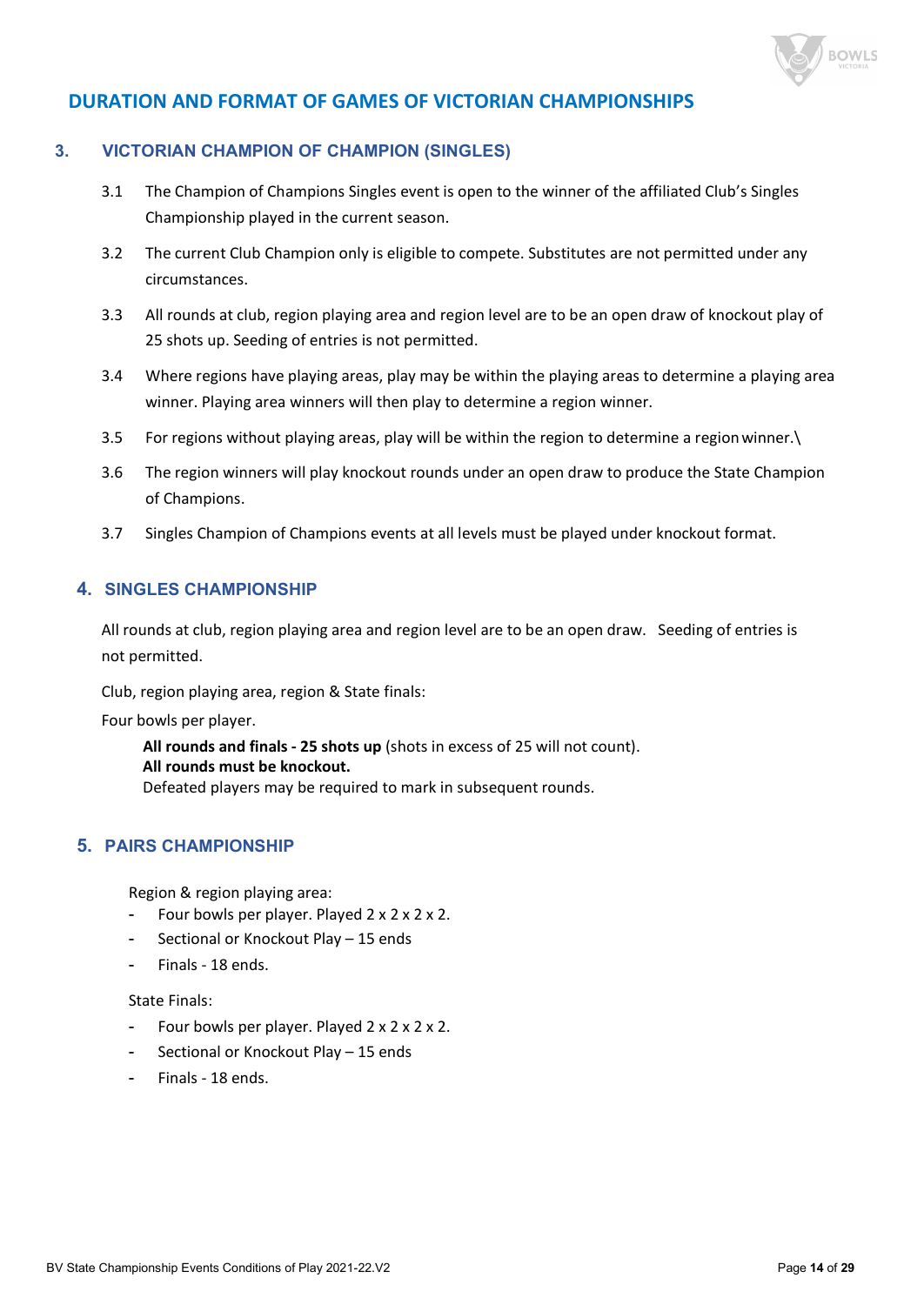

# **6. MIXED PAIRS CHAMPIONSHIP**

Region & region playing area:

- Four bowls per player. Played  $2 \times 2 \times 2 \times 2$ .
- Sectional or Knockout Play 15 ends
- Finals 18 ends.

State Finals:

- Four bowls per player. Played 2 x 2 x 2 x 2.
- Sectional or Knockout Play 15 ends
- Finals 18 ends.

# **7. TRIPLES CHAMPIONSHIP**

Region & region playing area:

- Two bowls per player.
- Sectional 15 ends;
- Knockout play and Finals 18 ends.

State Finals:

- All Rounds (Last 16, Quarter Final, Semi Final, Final) 18 Ends.

# **8. FOURS CHAMPIONSHIP**

Region & region playing area:

- Two bowls per player.
- Sectional play 15 ends;
- Knockout play and Finals  $-$  18 ends.

State Finals:

- All Rounds (Last 16, Quarter Final, Semi Final, Final) 18 Ends

# **9. REGION CHAMPION OF CHAMPIONS (SINGLES)**

All Rounds:

Four bowls per player.

**All rounds and finals - 25 shots up** (shots in excess of 25 will not count).

#### **All rounds must be knockout.**

The region winners will play knockout rounds under an open draw to produce the State Champion.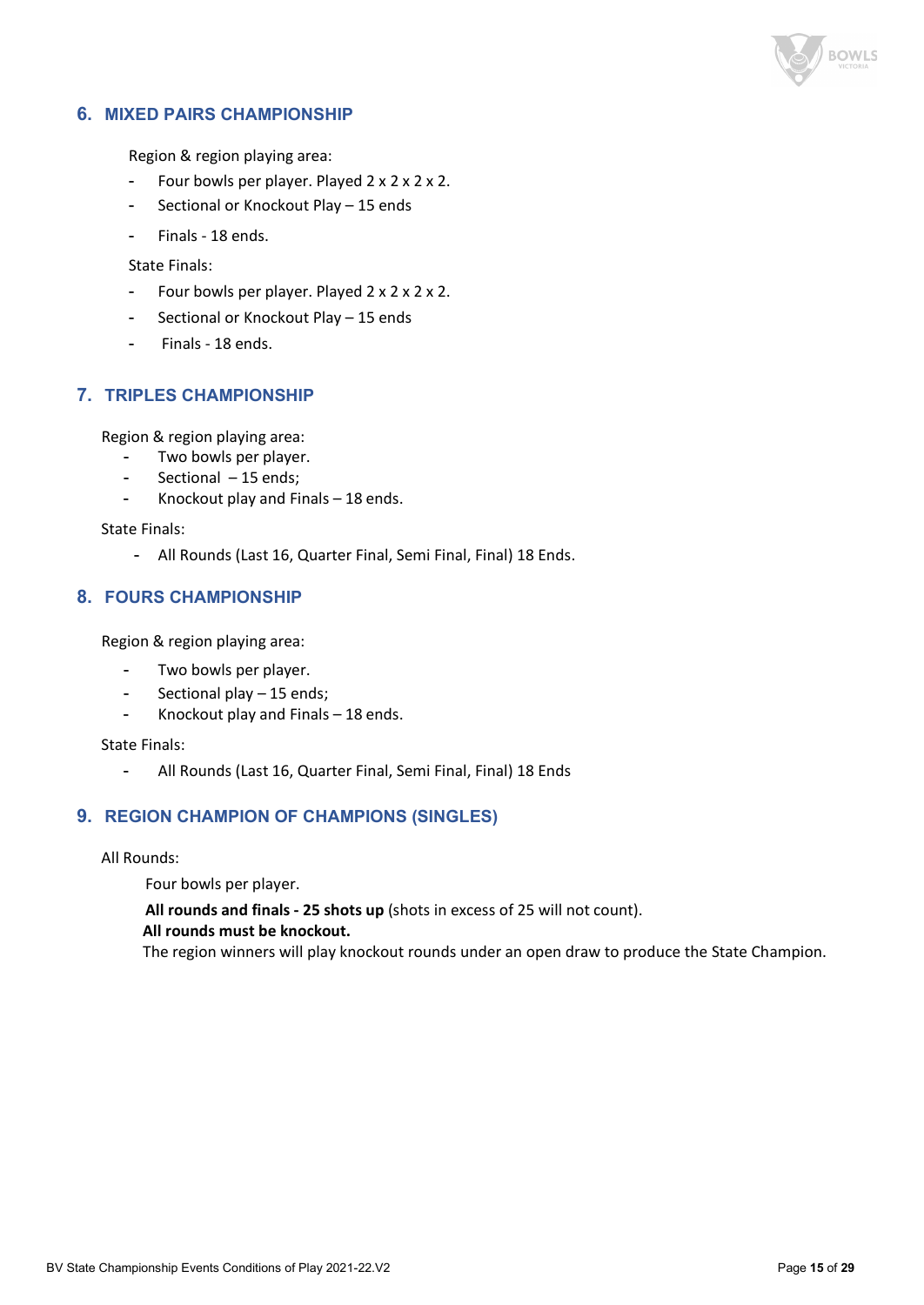

# **10. AUSTRALIAN INDOOR SINGLES (VICTORIAN QUALIFYING)**

#### **1. Format**

- 1.1 Four bowls per player.
- 1.2 Sectional play, three (3) players per Section.
- 1.3 Sets play as per Laws 56.1 & 56.2 2 sets of 9 ends with a 3-end tie-break if required
- 1.4 Jack re-spotted in accordance with Law 56.5.3.
- 1.5 One trial end in each direction prior to the commencement of each game.
- 1.6 Players will mark games in their own section where not drawn to play.

# **2. Restricted Movement of Players (Law Appendix A.4.1.1)**

- 2.1 The opponents: after delivery of their third and fourth bowls.
- 2.2 In exceptional and limited circumstances, a Singles player can ask the Marker for permission to walk up to the head.
- 2.3 If a player does not meet the terms of this Clause then Law 13 (Possession of the Rink) will apply.

#### **3. National Finals**

3.1 Players qualifying for the National Finals are responsible for their own costs including travel, meals and accommodation.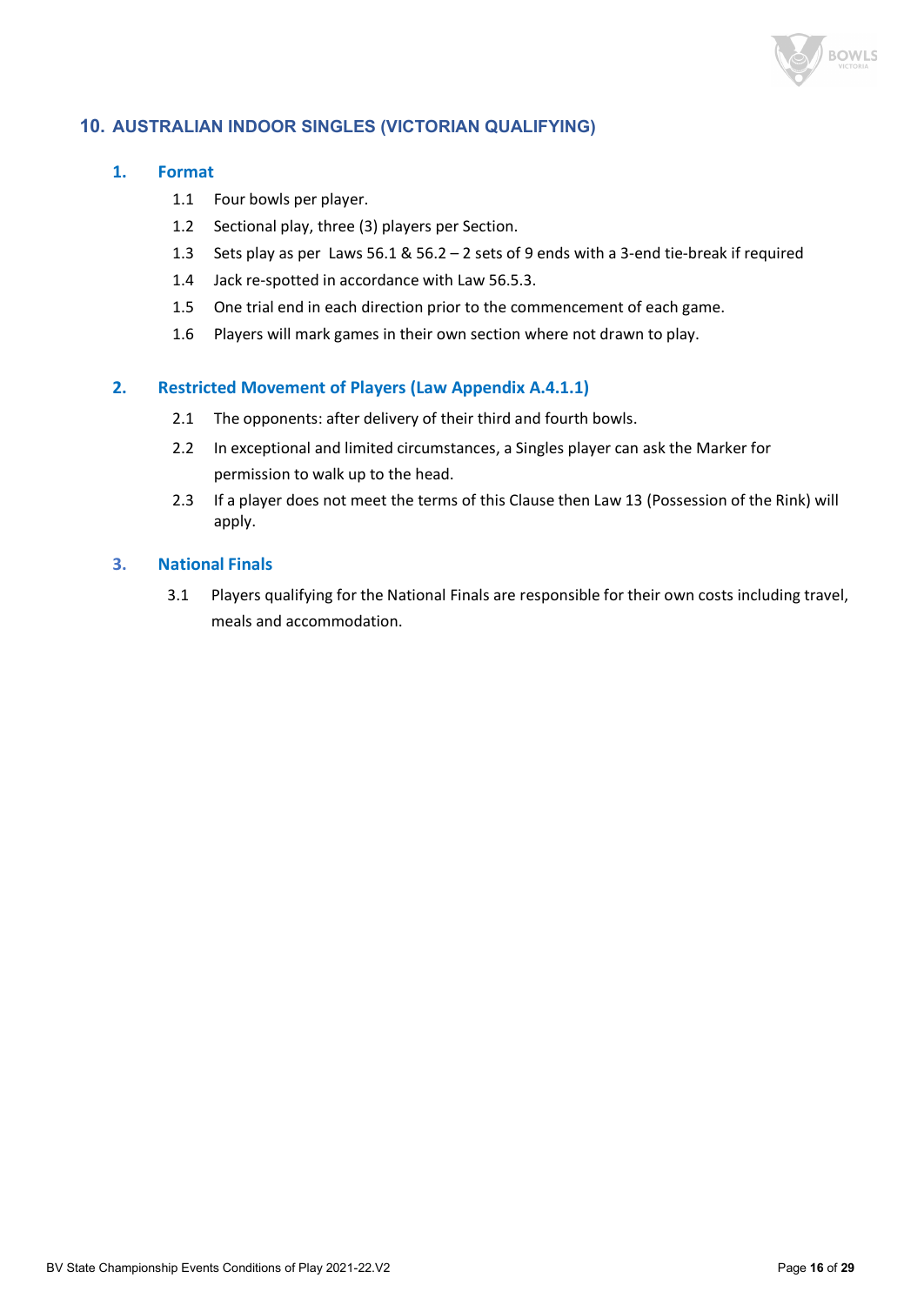

#### **OVER 60s CHAMPIONSHIPS**

#### **1. Eligibility**

Open to all Bowls Victoria affiliated men and women bowlers 60 years of age and over as at the commencement of the Over 60's State Final Championships. For the 2021/2022 year, this is 16<sup>th</sup> February 2022.

#### **2. Format**

- 2.1 All rounds are to be an open draw. Seeding of entries is not permitted.
- 2.2 Where regions have playing areas, play may be within the playing areas to determine a playing area winner. Playing area winners will then play to determine a region winner.
- 2.3 For regions without playing areas, play will be within the region to determine a regionwinner.
- 2.4 Region winners will play knockout rounds under an open draw to produce the state champion for each event.
- 2.5 Substitute and replacement players are permitted in accordance with Law 33, and DR 2.4 and DR 2.5.
- 2.6 For the purposes of replacement players, the first game at a region playing area or region level is the beginning of that competition.

#### 2.7 **Singles Championship – Men's and Women's**

Four bowls per player.

All rounds and finals 21 shots up (shots in excess of 21 will not count).

All rounds knockout format.

The number of games per day shall be determined by the Controlling Body.

#### 2.8 **Pairs Championship - Men's and Women's**

Region & region playing area:

- Four bowls per player. Played 2 x 2 x 2 x 2
- Sectional play 12 ends
- Knockout Play 15 ends
- Finals 15 ends.

State Finals:

- Four bowls per player. Played 2 x 2 x 2 x 2
- Sectional play 12 ends
- Knockout Play 15 ends
- Finals 15 ends.

#### **3. Game points**

- 3.1 Game points during sectional rounds will be awarded as follows:
	- Win: 3 points
	- Tie: 1 point.
	- Loss: no points
	- Bye: no points, if a player/team withdraws from a section prior to commencement of play in round 1 it will be treated as a bye.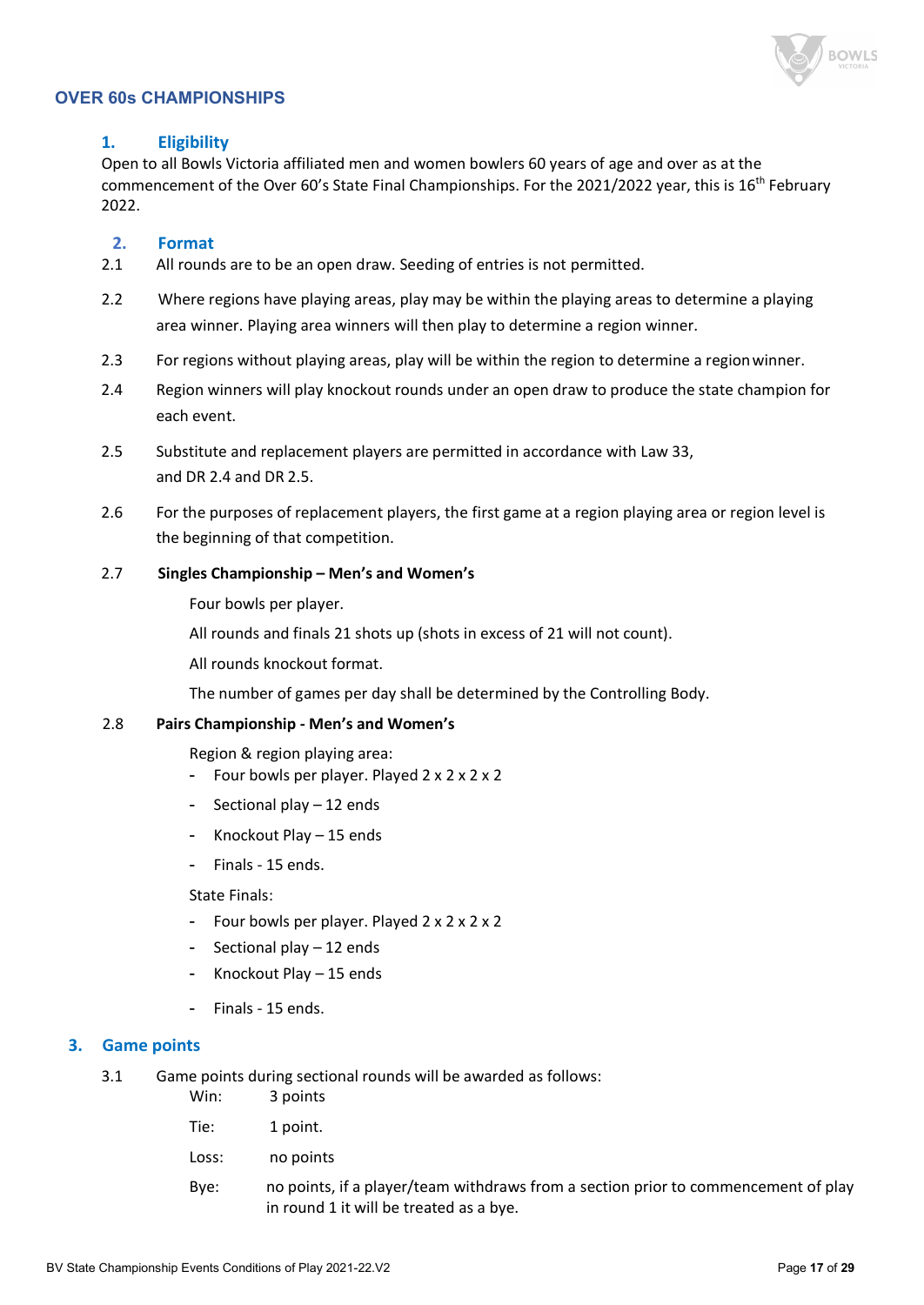

Forfeit: Side receiving forfeit, 3 points & the net total shots equal to the average net winning score of other games played in all sections in the same round.

> Side giving forfeit, 0 points and loss of net total shots equal to the average net winning score of other games played in all sections in the same round.

#### 3.2 Section Winner

Section winner will be determined in accordance with Law 27.

#### **NOVICE SINGLES CHAMPIONSHIPS (MEN'S & WOMEN'S)**

#### **1. Eligibility**

- 1.1 Open to affiliated male and female bowlers first affiliated on or after **1st May 2020**.
- 1.2 Eligibility must be validated by region/playing area before accepting entry.

#### **2. Format**

2.1 Four bowls per player

All rounds - 21 shots up (shots in excess of 21 will not count).

All rounds can be a combination of Sectional Play and Knockout depending on entries.

Following preliminary knockout rounds the last two remaining players will progress to the state final to be played at State Championship Week

- 2.2 If fewer than two entries are received per region per event:
	- Where regions have playing areas, the entrant will progress as the Playing area representative (not the Playing Area Champion) to determine the region winner.
	- For regions without Playing areas, the entrant will progress to the State Championship Final as the region representative (not the Region Champion).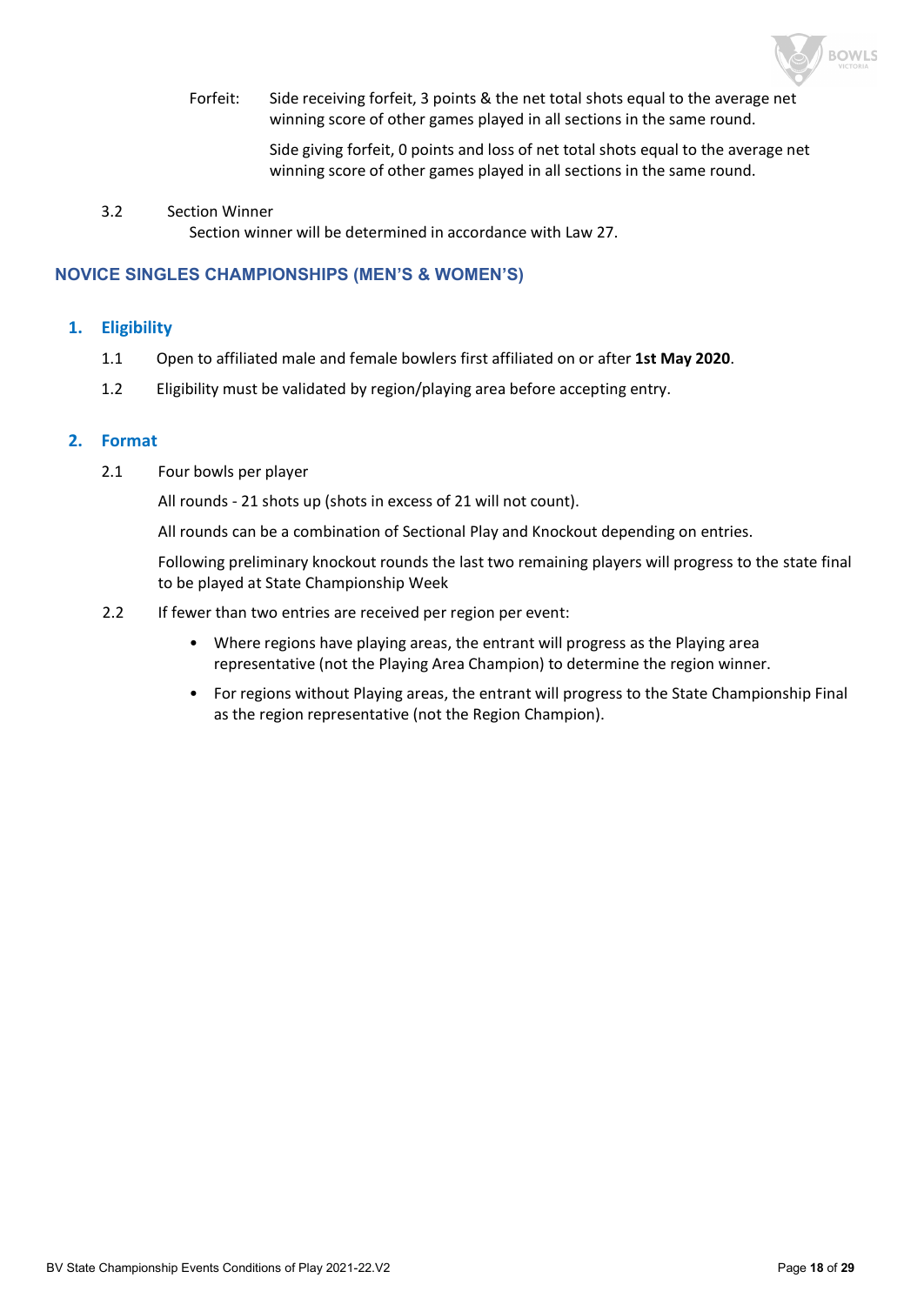

#### **UNDER 18 CHAMPIONSHIPS**

#### **1. Eligibility - Age requirements**

1.1 The under 18 championships are open to all BV affiliated girl and boy bowlers who are under 18 years of age on the final day of the Championship.

#### **2. Entries**

2.1 Entries for all events will not be accepted after the closing date.

#### **3. Format of Play**

3.1 Format of Play will be decided by the controlling body for each event dependant on entries

#### **4. Finals**

The final of all disciplines will be played during the BV Under 18's Championships at a date to be advised.

#### **5. Venues**

5.1 Sectional play and where necessary some post-sectional knockout rounds will be held at a venue as determined by BV when registrations have closed.

#### **6. Starting Time**

- 6.1 All players must be in attendance at the host venue 30 mins prior for registration.
- 6.2 When a post-sectional knockout round is to be played following the completion of sectional play and:
	- a) there is **sufficient** time to play the game on that day the venue manager will determine the start time for the knockout round
	- **or**
	- b) there is **insufficient** time to play the game on that day the venue manager in consultation with the players concerned will determine the venue and start time for the knockout round
- 6.3 The registration and start time for all events during BV Under 18 Championship Week will be published on the BV website.

#### **7. Trial Ends**

- 7.1 One trial end in each direction must be permitted prior to the commencement time of the initial round each day in accordance with Law 5.1.
- 7.2 For sectional play in the singles championship, a player drawn as the marker for the first game may be permitted to have trial ends in accordance with Law 5.1 prior to the commencement of the second round of competition.

#### **8. Re-spotting the Jack**

If the jack becomes dead in accordance with Law 56.5.1 it must be re-spotted in accordance with Law 56.5.3.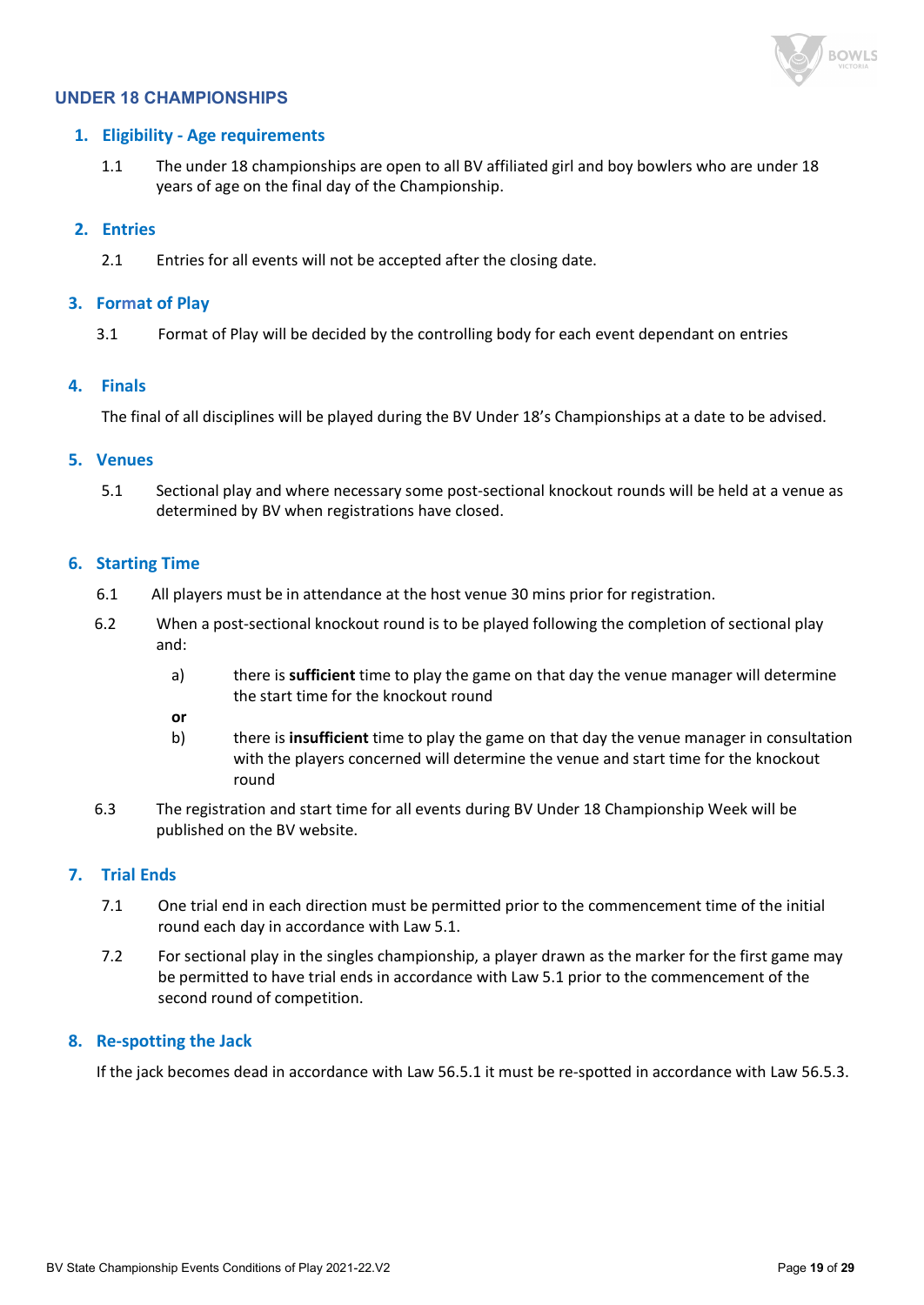

#### **DURATION AND FORMAT OF GAMES (U18)**

#### **9. Male and Female Singles Championship.**

- 9.1 Four bowls per player.
	- Sectional and post sectional rounds (except final) 21 shots up (in excess of 21 will not count).
	- Final 25 shots up ( shots in excess of 25 will not count).
	- Sectional play (where possible) will be conducted with a maximum of 3 players per section.
	- Each player in a section of 3 players will act as marker in their own section where not drawn to play.
- 9.2 A player scheduled to be a marker in a round can be replaced by a parent or guardian if this is considered necessary and is approved by the players concerned. If agreement is not achieved the matter will be referred to the Controlling Body.
- 9.3 In sections of two (2) or four (4) players the marker will be provided by the Controlling Body or, with the approval of the players concerned, can be a parent or guardian. The marker should comply with the Bowls Australia National Merchandise Program (NMP) Logo Policy.

#### **10. Male and Female Pairs Championship.**

Three bowls per player.

Sectional & post-sectional rounds, except the final - 15 ends.

Final - 18 ends.

Sectional play will be conducted with a maximum of 4 teams per section.

#### **11. Mixed Pairs Championship.**

Three bowls per player.

Sectional & post-sectional rounds, except the final - 15 ends.

Final - 18 ends.

Sectional play will be conducted with a maximum of 4 teams per section.

#### **12. Open Triples Championship**

Two bowls per player

Sectional & post-sectional rounds, except the final - 15 ends.

Final - 18 ends.

Sectional play will be conducted with a maximum of 4 teams per section.

Triples teams can comprise any combination of female and male players.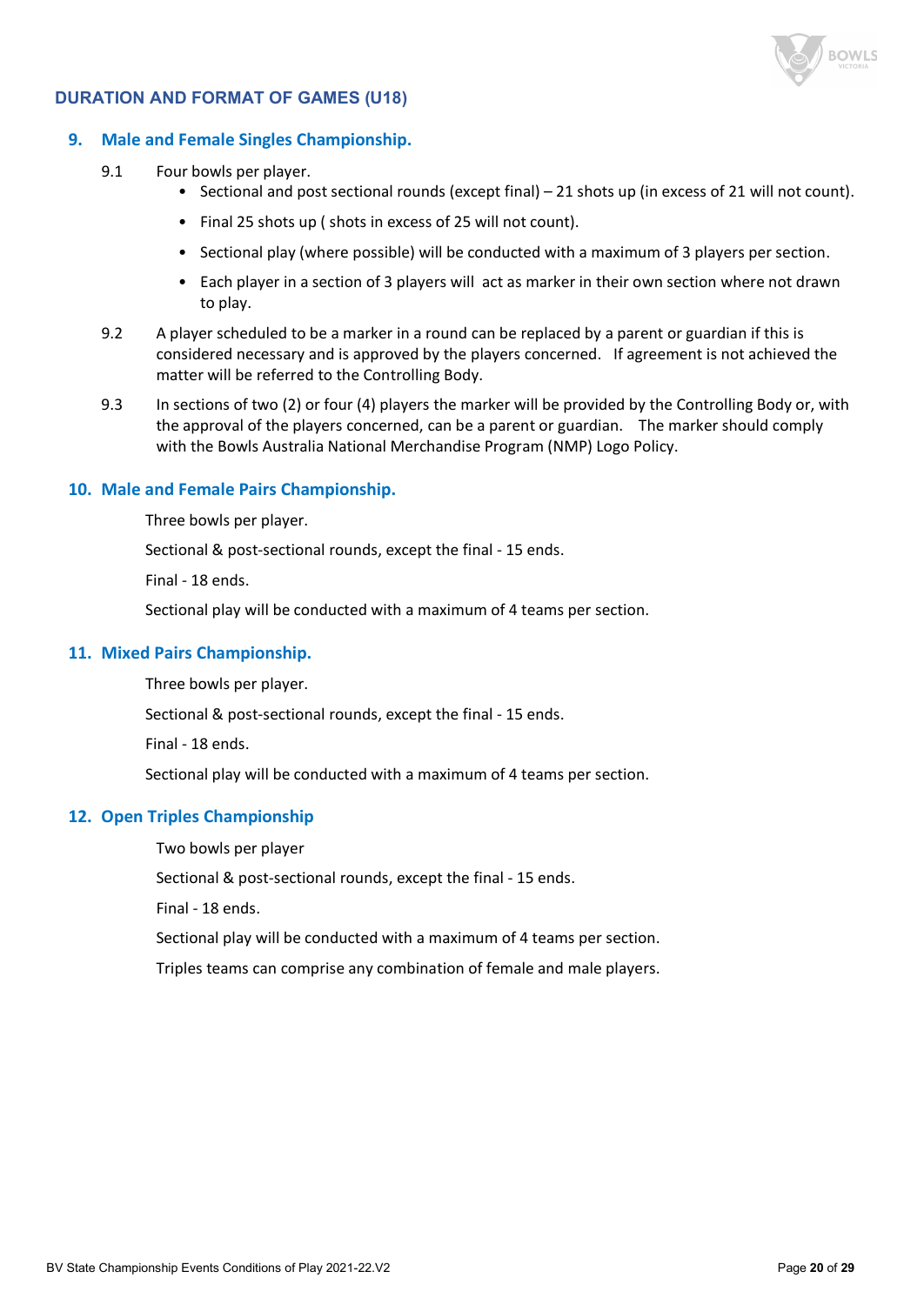

# **13. Game points**

13.1 Game points during sectional rounds will be awarded as follows:

| Win:     | 3 points                                                                                                                                                     |
|----------|--------------------------------------------------------------------------------------------------------------------------------------------------------------|
| Tie:     | 1 point.                                                                                                                                                     |
| Loss:    | no points                                                                                                                                                    |
| Bye:     | no points, if a player/team withdraws from a section prior to commencement of play<br>in round 1 it will be treated a bye.                                   |
| Forfeit: | Side receiving forfeit, 3 points & the net total shots equal to the average net winning<br>score of other games played in all sections in the same round.    |
|          | Side giving forfeit, 0 points and loss of net total shots equal to the average net<br>winning score of other games played in all sections in the same round. |

#### Section Winner

If two or more players or teams are equal on points the Section winner will be determined in accordance with Law 27.4 and 27.5.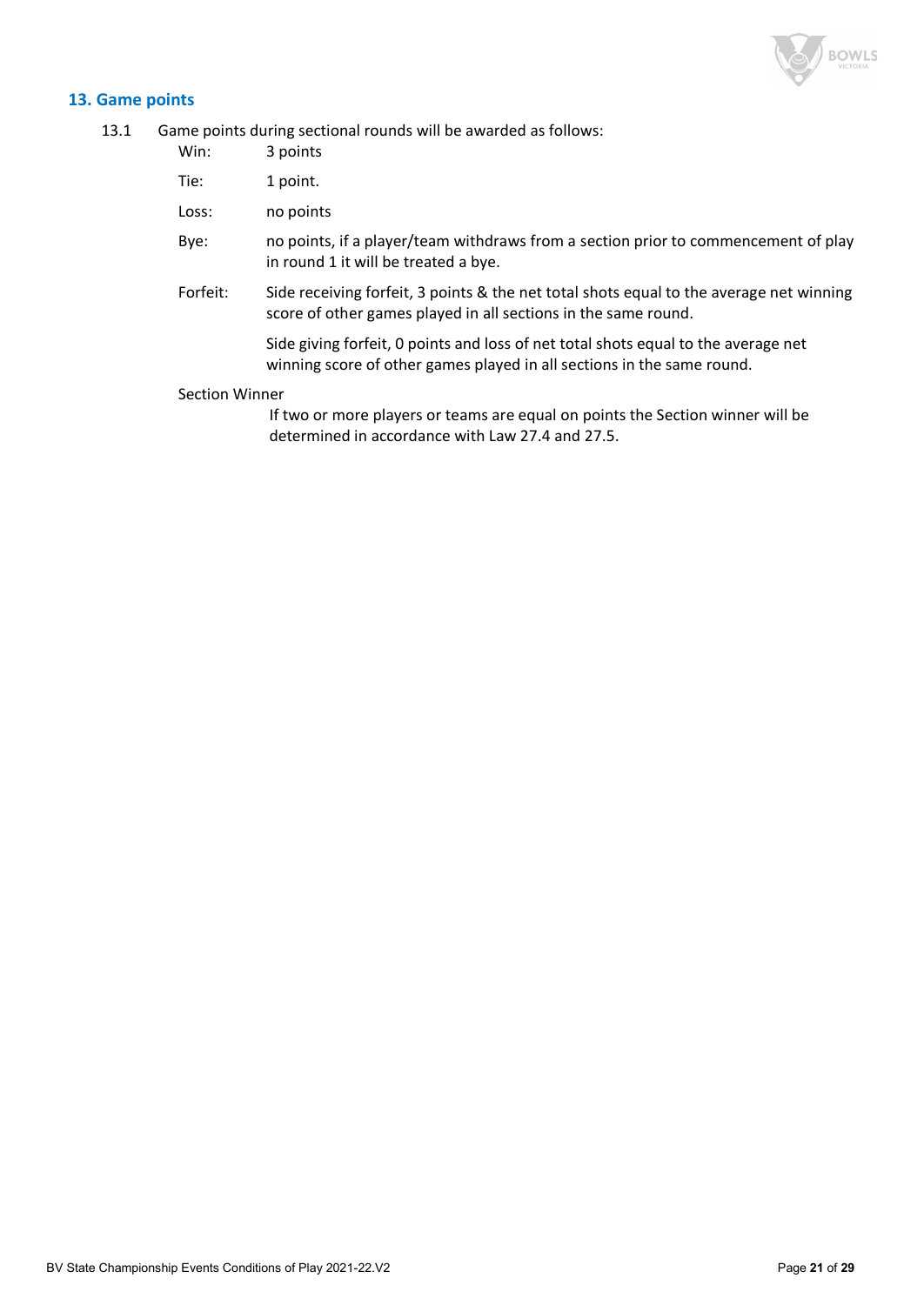

### **MULTI - DISABILITIES CHAMPIONSHIPS**

#### **1. Eligibility of Players**

Open to bowlers with a classified disability and who meet the disability criteria for the particular event.

#### **2. Events**

- Open Singles & Pairs for Bowlers with an Intellectual Disability
- Open Singles & Pairs for Bowlers with a Physical Disability
- Ladies & Men's Singles for Bowlers with a Vision Impairment of B1, B2, B3, B4
	- Open Pairs for Bowlers with a Vision Impairment of B1, B2, B3, B4
	- Open Singles & Pairs for Bowlers with a hearing impediment
	- Open Singles & Pairs for Bowlers with Autism
	- **NOTE**: Late entries may be accepted if a BYE can be filled.

#### **3. Formats**

#### **3.1 Singles**

Four bowls per player, All games 21 shots up, shots in excess of 21 will not count. Time limit of 120 mins for preliminary rounds (not including trial ends). Semi-Finals and Finals not subject to a time limit

#### **3.2 Additional information for Bowlers with a Vision Impairment**

- 3.2.1 Men and women will compete in separate competitions based on their classification: B1, B2, B3 and B4.
- 3.2.2 In the event that there are insufficient entries within a classification an Open Men's & Open Women's handicap event will be run.
- 3.2.3 The following handicaps will apply:
	- $B1 12$  shots
	- $B2 6$  shots
	- $B3 3$  shots
	- $B4 0$  shots
- 3.2.4 Handicaps will be a starting score rather than a differential e.g. B1 playing a B3, the starting scores will be B1, 12 – and B3, 4.

#### **3.2 Pairs**

Three bowls per player- played 3x3 All games 13 ends. Time limit of 120 mins for preliminary rounds (not including trial ends). Semi-Finals and Finals not subject to a time limit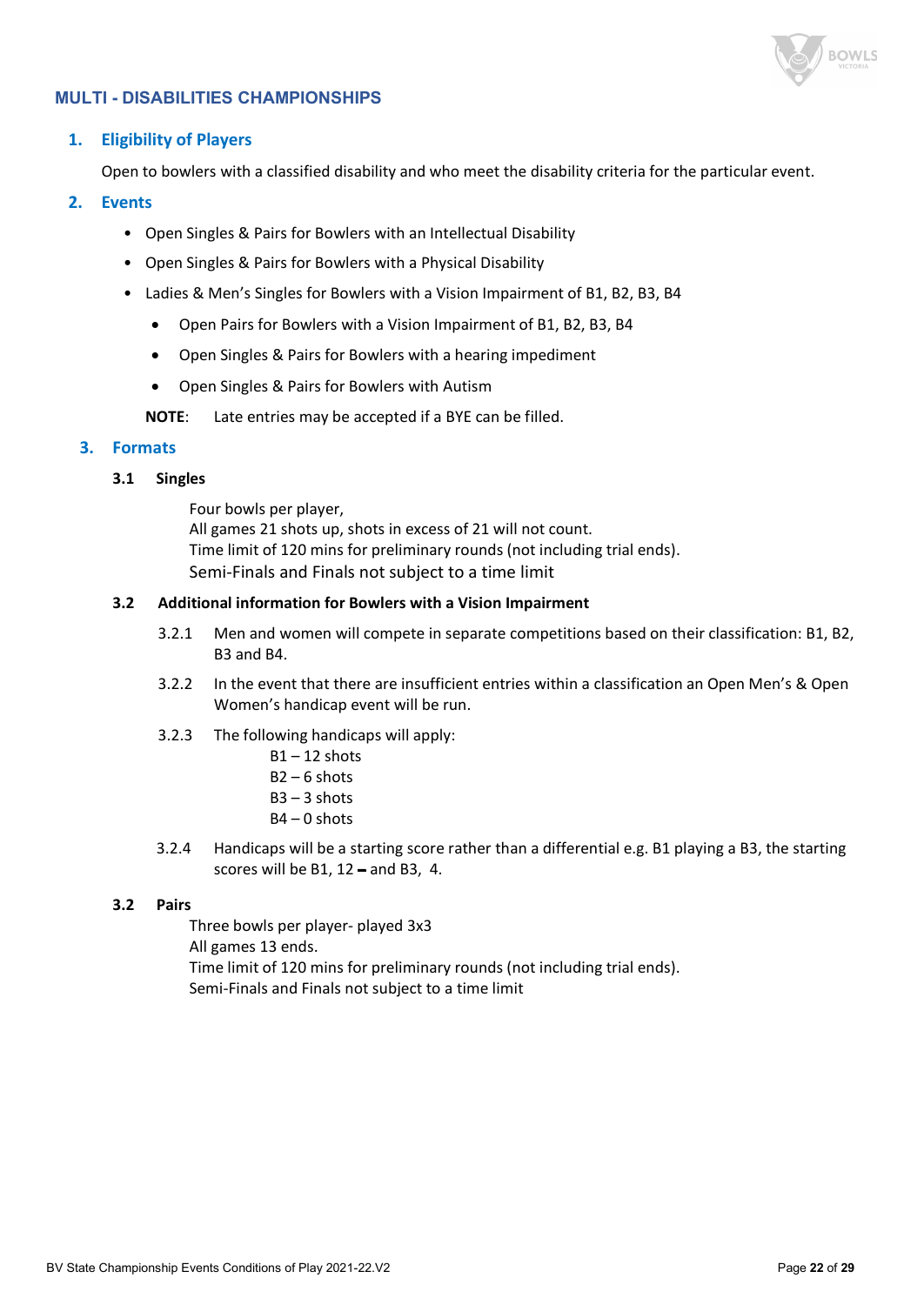

# **4. Game Points**

4.1 Game points during sectional rounds will be awarded as follows:

| Win:     | 3 points                                                                                                                                                     |
|----------|--------------------------------------------------------------------------------------------------------------------------------------------------------------|
| Tie:     | 1 point                                                                                                                                                      |
| Loss:    | no points                                                                                                                                                    |
| Bye:     | no points,                                                                                                                                                   |
|          | If a player/team withdraws from a section prior to commencement of play                                                                                      |
|          | in round 1 it will be treated a bye.                                                                                                                         |
| Forfeit: | Side receiving forfeit, 3 points & the net total shots equal to the average net<br>winning score of other games played in all sections in the same round.    |
|          | Side giving forfeit, 0 points and loss of net total shots equal to the average net<br>winning score of other games played in all sections in the same round. |
|          |                                                                                                                                                              |

4.2 If two or more players or teams are equal on points the section winner will be determined in accordance with Law 27.4 and 27.5.

#### **5. Time Limit**

- 5.1 Should a game be stopped due to extreme weather, the time limit will be extended by the equivalent amount of the time for the delay.
- 5.2 Any player/team arriving after the official start time for an event, shall lose the right to play trial ends.
- 5.3 Any player/team arriving at the green more than 15 minutes after the official starting time of the event shall forfeit the game and the points for that game (during sectional play), and/or not progressing through to the next round (in knockout play). This determination will be made by the Tournament Director

#### **6. Start of Play**

Play will commence with the Tournament Director signalling the start time by a bell, horn, etc.

#### **7. End of Play**

At the completion of the allocated time, the Tournament Director will signal the end time of play by a bell, horn, etc. At this time players will complete the current end in progress. (The start of an end is determined by the delivery of the jack by the first player in that end).

#### **8. Re-spotting the Jack**

If the jack becomes dead in accordance with Law 56.5.1 it must be re-spotted in accordance with Law 56.5.3

#### **9. Leaving the rink of play is subject to Law 33.**

- 9.1 A player may not delay play by leaving the rink of play unless their opponent agrees and for no more than 10 minutes.
- 9.2 In the final 20 mins of play in a timed game, players must advise the Umpire and may not leave the green for an extended period of time.

#### **10. Use of Directors**

- 10.1 Bowlers with a Vision Impairment must provide their own director.
- 10.2 If a bowlers with an intellectual disability require the assistance of a director they must provide their own director.
- 10.3 The Umpire must be advised of the director's name prior to the start of the game. Only one director per player/team is permitted.
- 10.4 The director must;
	- Wear approved bowls attire and the BA National Merchandising Policy, Logo Policy applies.
	- Only provide assistance to the bowler at the mat end or when accompanying the bowler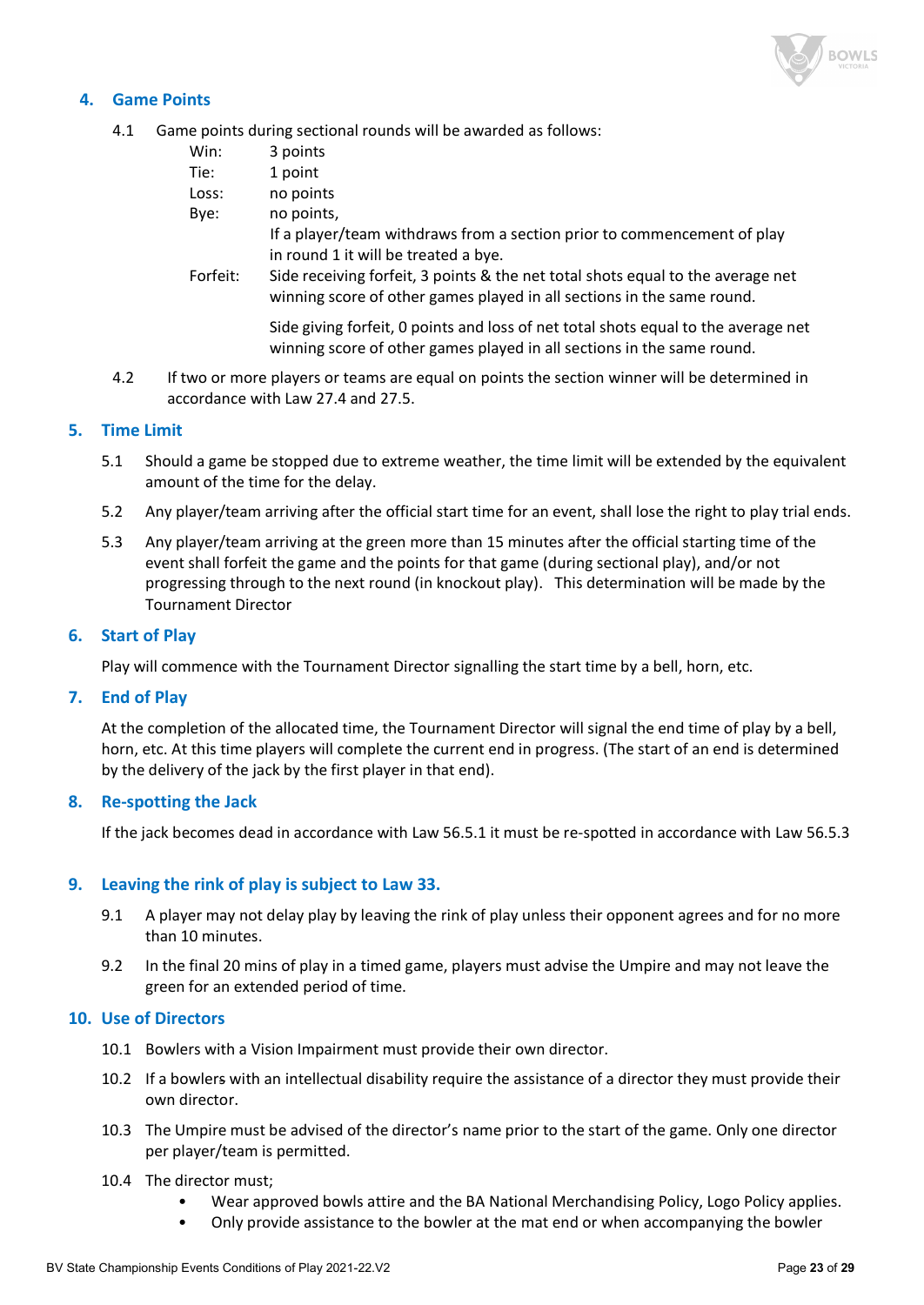

to/at the head.

- 10.5 The director and player must visit the head together. The player is not permitted to visit the head without the director.
- 10.6 The director may:
	- Provide assistance in determining the result of the end and completing the scorecard
	- Provide other assistance to the bowlers as necessary to minimise any delay in play e.g. move bowls behind the mat after the result of the end has been determined.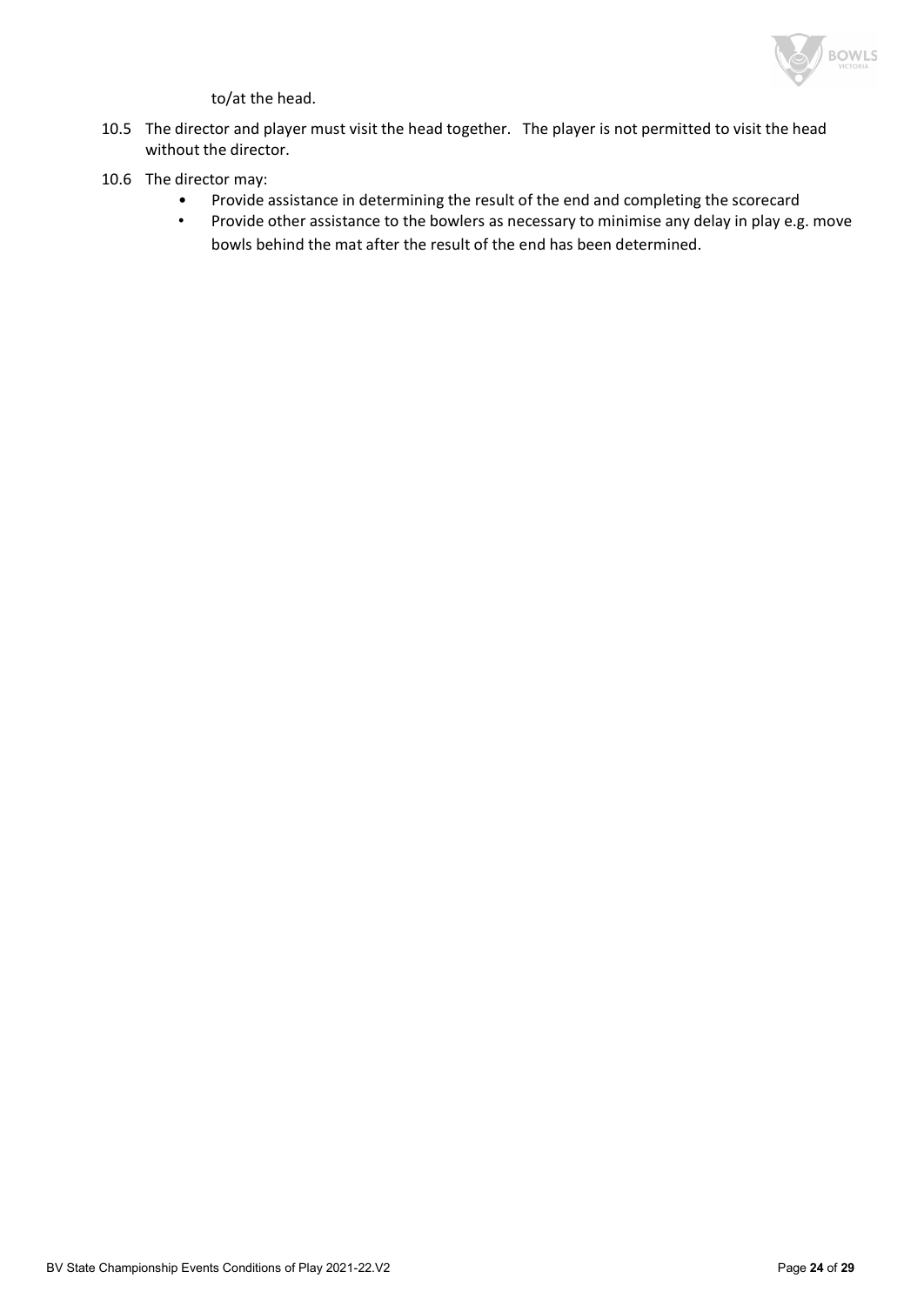

# **BOWLERS ARM CHAMPIONSHIPS**

#### **DURATION AND FORMAT OF PLAY**

#### **1. Men & Women's Bowlers Arm Singles Championship**

Four bowls per player All rounds 21 shots up (Shots in excess of 21 will not count) Sectional play format The number of games per day determined by the Controlling Body.

#### **2. Men & Women's Bowlers Arm Pairs Championship**

Four bowls per player.

Played 2 x 2 x 2 x 2.

Sectional play – 12 ends.

Knockout play – 15 ends.

Final – 15 ends.

The number of games per day shall be determined by the Controlling Body.

#### **SPECIAL PROVISIONS**

#### **3. Delivery of jack and bowl**

Every delivery (including rolling of the Jack) MUST be delivered with the Bowlers Arm

#### **4. Trial Ends**

One trial end in each direction must be played prior to the commencement time of each game in accordance with Law 5.1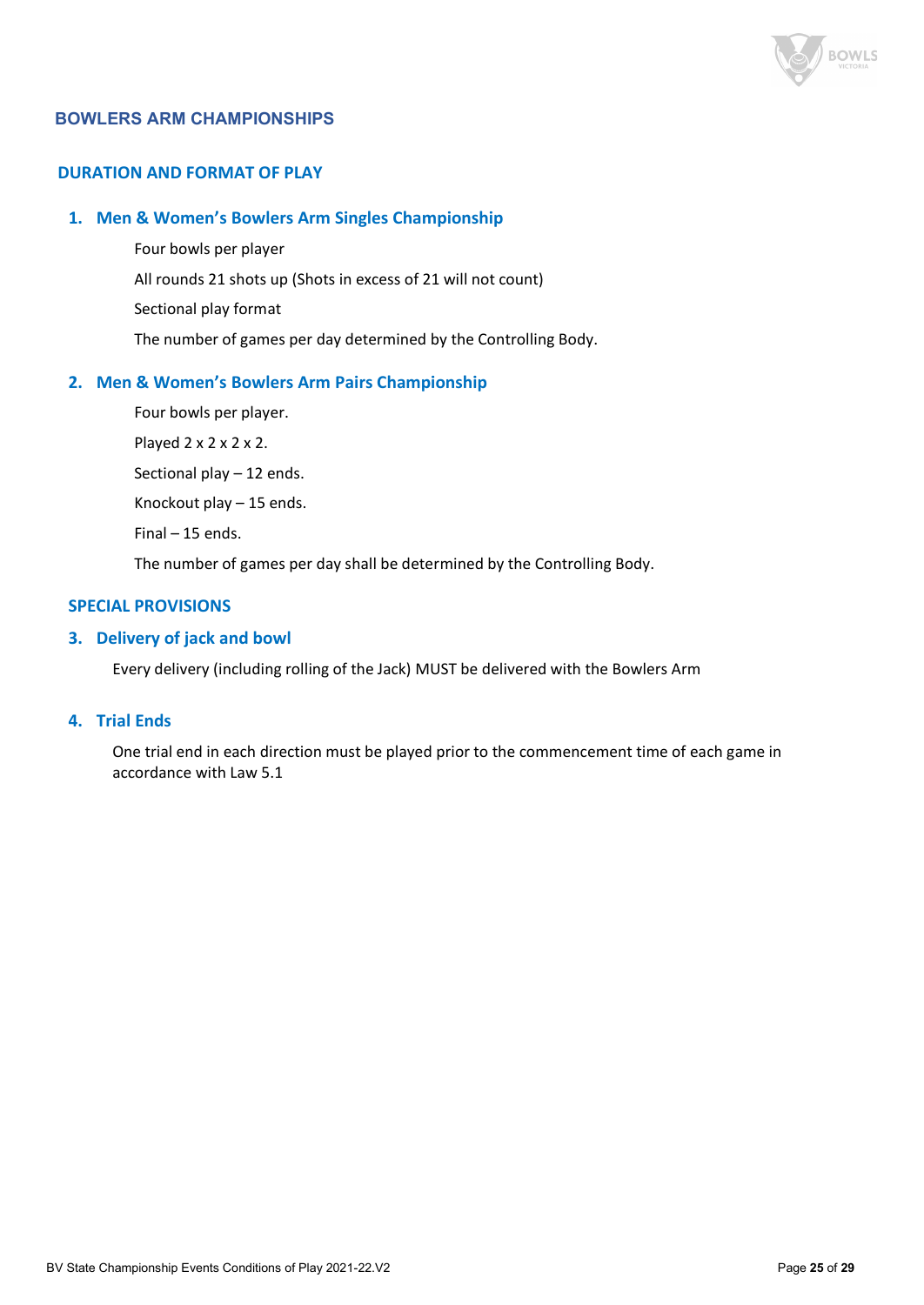

### **MEN'S & WOMEN'S REGION SIDES CHAMPIONSHIP**

#### **1. Duration and format of play**

- 1.1 Two bowls per player.
- 1.2 Two (2) Sections of eight (8) sides
- 1.3 Section Round games of 12 ends per team, with a time limit of 2 hours (120 min)
- 1.4 Final of 15 ends per rink (No time limit)

#### **2. Sectional Play**

2.1 Game points:

| Win:     | 3 points                                                                                                                                                  |
|----------|-----------------------------------------------------------------------------------------------------------------------------------------------------------|
| Tie:     | 1 point                                                                                                                                                   |
| Loss:    | no points                                                                                                                                                 |
| Bye:     | no points,                                                                                                                                                |
|          | If a side withdraws from a section prior to commencement of play                                                                                          |
|          | in round 1 it will be treated a bye.                                                                                                                      |
| Forfeit: | Side receiving forfeit, 3 points & the net total shots equal to the average net<br>winning score of other games played in all sections in the same round. |
|          |                                                                                                                                                           |

Side giving forfeit, 0 points and loss of net total shots equal to the average net winning score of other games played in all sections in the same round.

- 2.2 The two Section winners will be determined in accordance with Law 27.
- 2.3 The two section winners will play a knockout final to determine the Regional Sides Champion.

#### **3. Timed Games**

- 3.1 A team not ready to commence play at the scheduled starting time shall, on appeal to the Umpire by the opposing skip or side manager, will have the first end awarded against them and be penalised 8 shots.
- 3.2 Start of Play: Play will commence with the sound of a horn or bell or an announcement signalling the start time over the venue's PA system.
- 3.3 End of Play: When the time limit is reached, a horn, bell or announcement over the venue's PA system will signal the end of play.
- 3.4 If an end is in progress when the time-limit is reached, that end must be completed (Law 55.3.2.3). The start of an end is determined by the delivery of the jack by the first player in that end.

#### **4. Trial Ends**

One trial end in each direction must be played prior to the start of the first round each day and prior to the start of Round 4.

# **5. Side Selection**

- 6.1 Each Region will nominate up to 14 players from which three teams of four will be selected for each game.
- 6.2 Should there be a change in the composition or playing position of the teams for any game the Tournament Director must be advised prior to the commencement of the game.

#### **6. Non-playing Side Manager**

Clubs must appoint a non-playing side manager. The side manager will be the point of contact for the events manager. The side manager will also be responsible for entering all sides before each game and scores after each game into Bowlslink.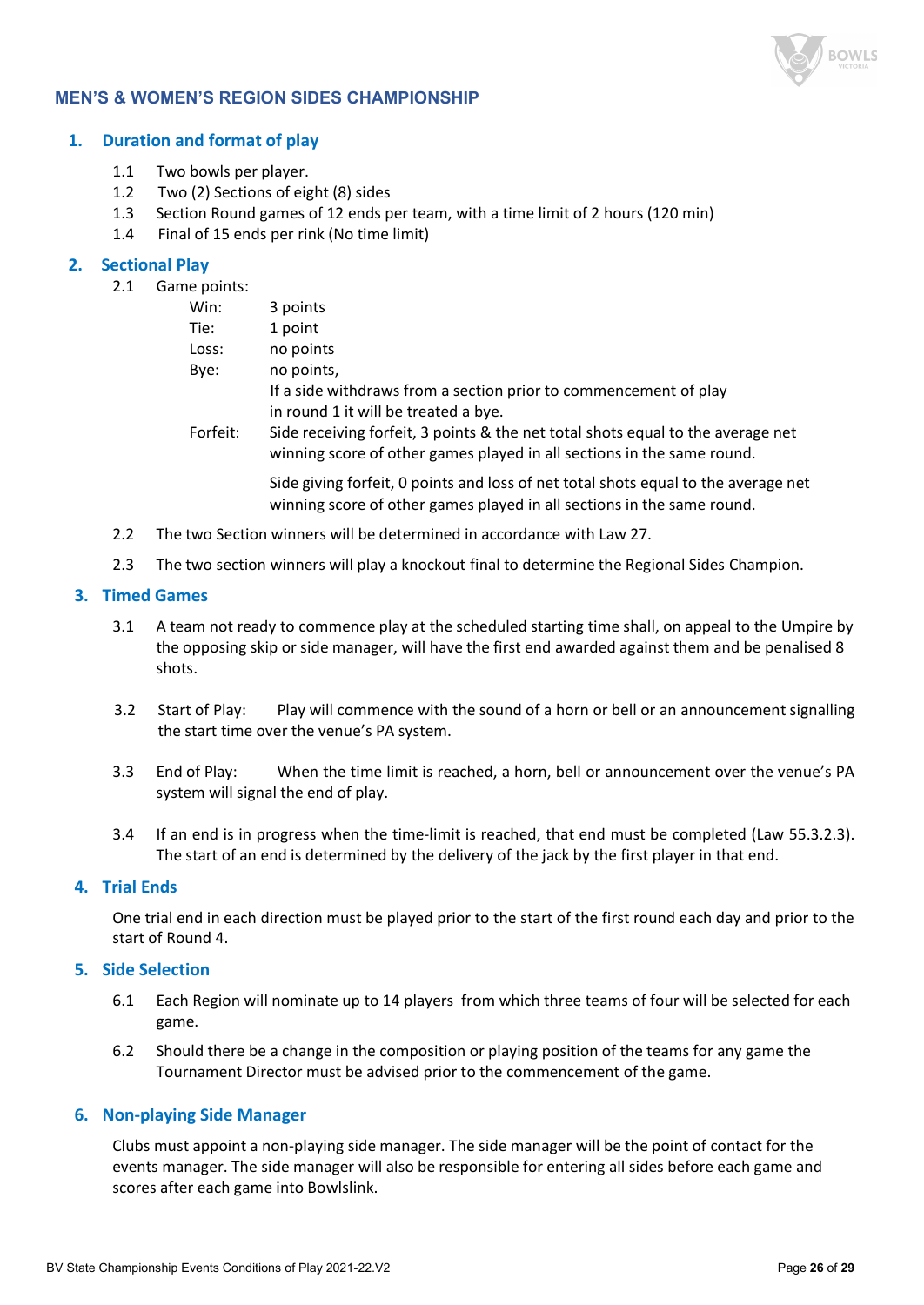

#### **MIDWEEK & WEEKEND CHAMPION OF STATE PENNANT**

#### **1. Event**

Separate Champions for Midweek & Weekend Pennant will be contested between the eleven country regions, Metropolitan Midweek Division 1 and Weekend Premier Division Pennant Champions.

#### **2. Player Eligibility**

A player must have played a the required number of Pennant games for the club during the season that qualifies them to play finals in the respective Competition they qualified from.

# **3. Side Format**

Sides can contest the Championships with no selection provisions, except that all players must meet the player eligibility requirement in relation to playing of games to be qualified for finals.

#### **4. Side Selection**

Each Region representative will nominate up to 14 players from which three teams of four will be selected for each game. Should there be a change in the composition or playing position of players between games the Tournament Director must be advised prior to the commencement of that game.

#### **5. Non-playing Side Manager**

Clubs must appoint a non-playing side manager. The side manager will be the point of contact for the events manager. The side manager will also be responsible for entering all sides before each game and scores after each game into Bowlslink.

#### **6. Format of Play**

- 6.1 Play will be conducted in two sections of six regions determined by an open draw.
- 6.2 Two bowls per player.

#### **7. Section play**

- 7.1 15 ends per team, with a time limit of 2.5 hours (150 min).
- 7.2 The two section winners will play a knockout final to determine the Champion of State Pennant.

#### **8. Final**

18 ends per team. No time limit.

#### **9. Timing of Games**

- 9.1 A team not ready to commence play at the scheduled starting time shall, on appeal to the Umpire by the opposing skip or side manager, have the first end awarded against them and be penalised 8 shots.
- 9.2 Start of Play: Play will commence with the sound of a horn or bell or an announcement signalling the start time over the venue's PA system.
- 9.3 End of Play: When the time limit is reached, a horn, bell or announcement over the venue's PA system will signal the end of play.
- 9.4 If an end is in progress when the time-limit is reached, that end must be completed (Law 55.3.2.3). The start of an end is determined by the delivery of the jack by the first player in that end.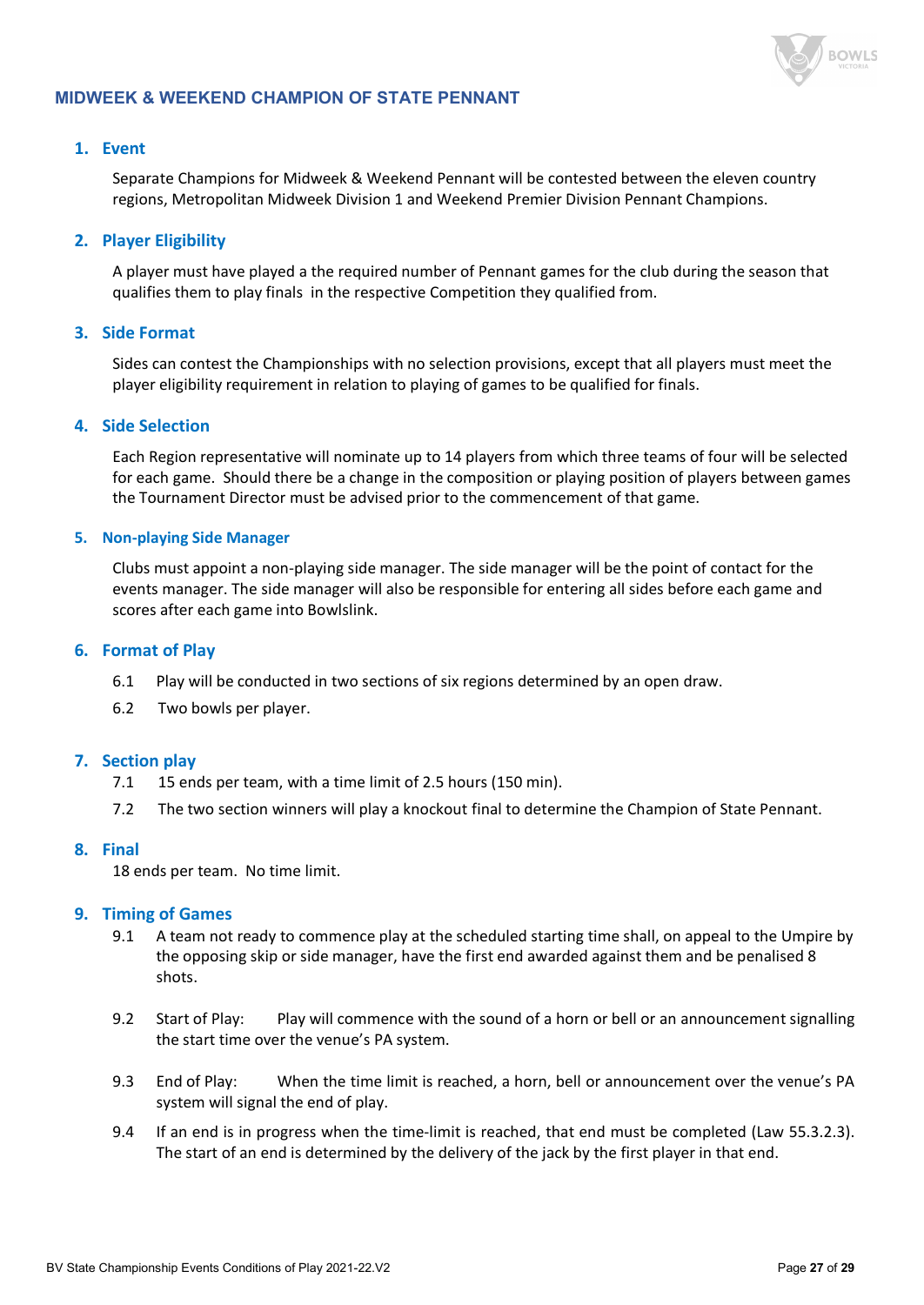

# **10. Trial Ends**

One trial end in each direction must be played prior to the start of the first section round ONLY on each day of play.

#### **11. Game points**

11.1 Winner determined by the side with the highest net shots

| Side win:<br>Side tie:           | 3 points<br>1 point                                                                                                                        |
|----------------------------------|--------------------------------------------------------------------------------------------------------------------------------------------|
| Side receiving forfeit/walkover: | 3 points and the net total shots equal to the average net<br>winning score of other games played in that section in the<br>same round.     |
| Side giving forfeit/walkover:    | 0 points and loss of net total shots equal to the average net<br>winning score of other games played in that section in the<br>same round. |

11.2 Section winners will be determined in accordance with Law 27.